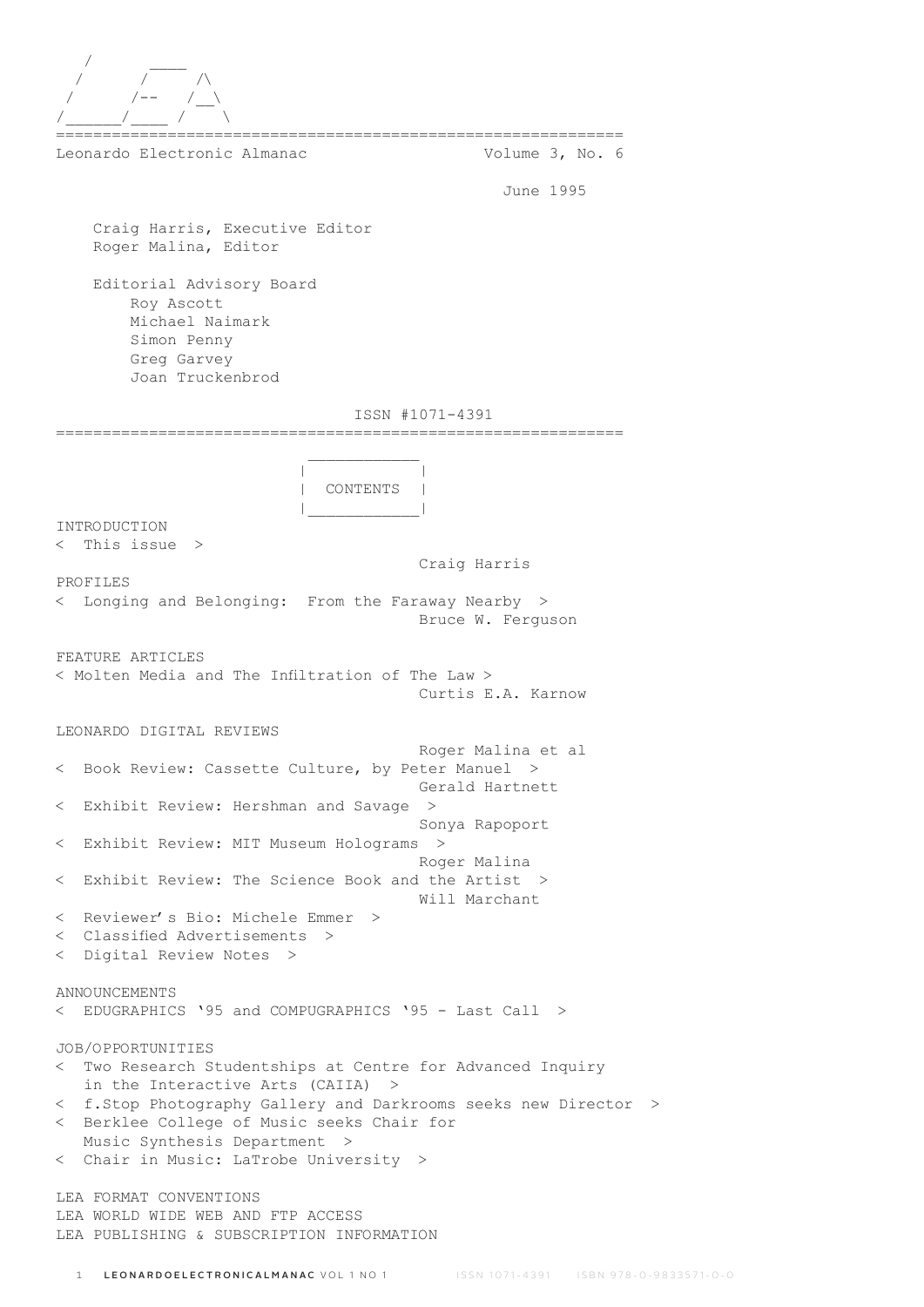$\mathcal{L}_\text{max}$  and  $\mathcal{L}_\text{max}$  are the set of  $\mathcal{L}_\text{max}$  . The set of  $\mathcal{L}_\text{max}$ 

 | | | INTRODUCTION | |\_\_\_\_\_\_\_\_\_\_\_\_\_\_\_\_|

< This issue >

#### Craig Harris

This issue of Leonardo Electronic Almanac includes a profile of SITE Santa Fe, a new and evolving World Wide Web site that informs visitors about the work of several artists, and documents a lecture series and group of performances. A diverse collection of artists are represented, and the site is worth visiting from time to time as more material becomes available at the site.

Curtis Karnow presents an essay that addresses patent, trademark and copyright issues as they relate to creating works in multimedia and on the internet. It is clear from this piece that many of the terms by which these legal issues have been determined in the past are no longer applicable without substantial revision or reinterpretation. Karnow's essay helps to isolate some key issues that need consideration.

Leonardo Digital Reviews presents a group of exhibit and book reviews, and there are a series of opportunities that may be of interest to LEA readers. A last call for participation in the EDUGRAPHICS '95 and COMPUGRAPHICS '95 events in Portugal requires immediate action for those who wish to contribute.

I am happy to have received fabulous feedback from last month's LEA. I couldn't have done it without the contributions from people who are doing interesting work, so keep that material coming in! That is what makes LEA work.

=============================================================

 $\mathcal{L}_\text{max}$  and  $\mathcal{L}_\text{max}$  and  $\mathcal{L}_\text{max}$  and  $\mathcal{L}_\text{max}$  | | | PROFILES | |\_\_\_\_\_\_\_\_\_\_\_\_|

< Longing and Belonging: From the Faraway Nearby >

Bruce W. Ferguson SITE Santa Fe PO 10190 Santa Fe, New Mexico 87504 United States Email: SITESantaFe@nets.com URL: http://www.nets.com/sitesantafe.html

July 14 through October 15, 1995

Produced by: Arts of Revolution and Pi in the Sky Productions Morgan Thomas: morganth@nets.com

On July 14, 1995, Longing and Belonging: From The Faraway Nearby will open in Santa Fe's Museum of Fine Arts and in a renovated warehouse a few miles from the Museum. The inaugural exhibition of a two-year-old, non-profit organization called SITE Santa Fe addresses the rapidly changing relationships -- as expressed in contemporary art -- among individuals, communities, and global networks and institutions. Together, the two installations include works by thirty artists from thirteen countries, and performances by artists Robert Ashley, Rebecca Belmore, and Marina Abramovic, plus a film program by Vietnamese-American artist Trinh T. Minh-ha will accompany the exhibition.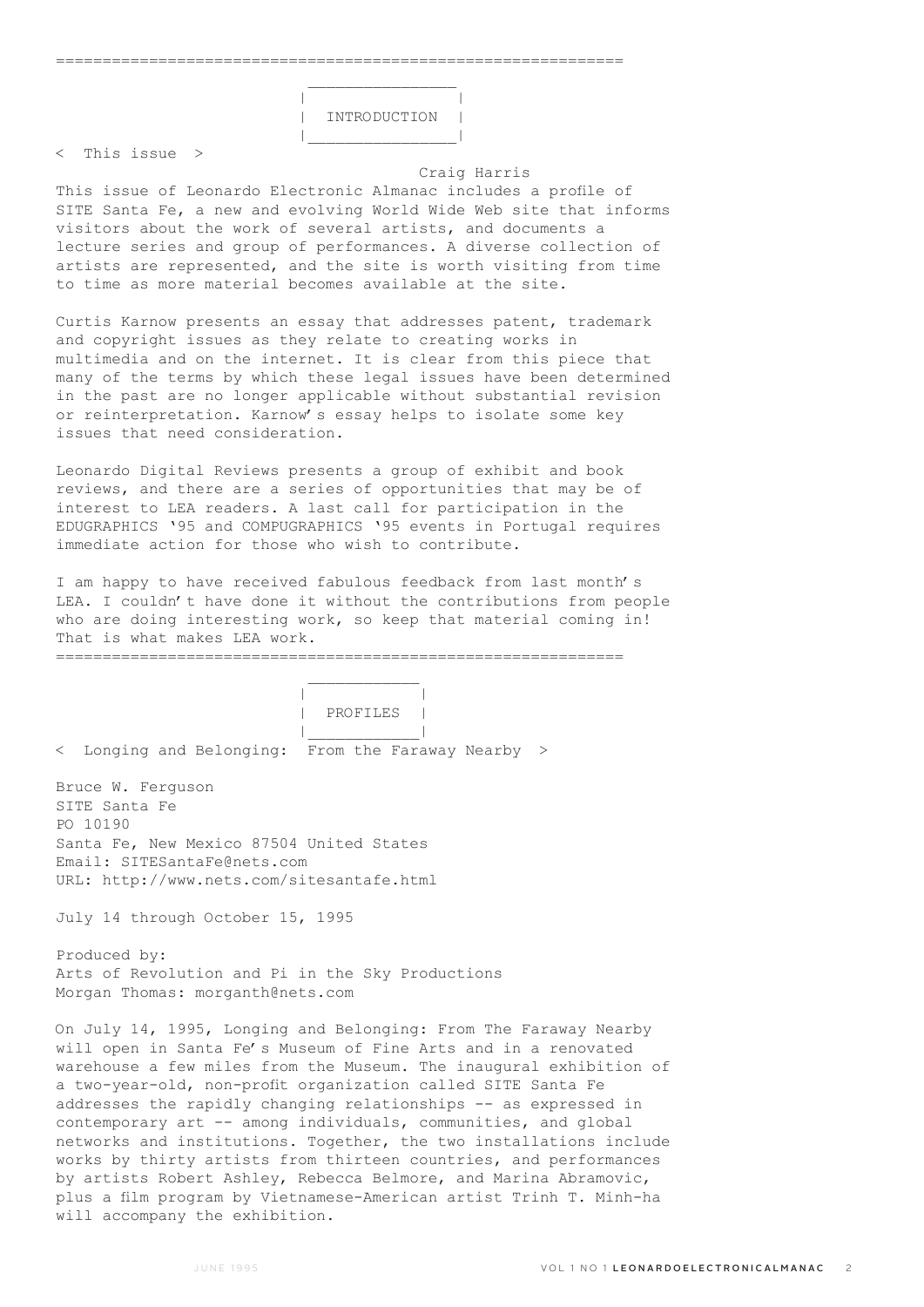SITE Santa Fe was formed in 1993 by a group of individuals of both local and national prominence interested in this city's unique cultures, histories and its role as a center for the visual arts. The organization's mandate is to contribute to the cultural life of Santa Fe by providing another platform for the consideration of developments in contemporary art and their relationships to existing art settings.

A related symposium, "The Place Of Place," is set for September 14-17, 1995, at the College of Santa Fe. Symposium participants will address the shifting contours of personal and cultural identities as they are affected by place. The connotations of the word "place" in this context transcend the ordinary use of the word, which is becoming obsolete. In an increasingly complex global culture, the understanding of place expands to include physical or social environments, sites on the information media web, and realms of memory, or even of the imagination. As the meaning of place changes, so do the ways in which we long for or belong to a place. This subject is of tremendous relevance to residents of Santa Fe. In the face of dramatic demographic changes, images of the city and its future, indeed of its essential character, are central to its political, cultural, and economic development.

Participating artists are from countries as varied as Brazil, Germany, and China. Fifteen are women; five are native Spanish speakers, and two are North American First Peoples. Meridel Rubenstein and Bruce Nauman, two long-time residents of New Mexico, have been invited to produce new works. As curator for the exhibition, I chose the participants because of the nature of their work in relation to this theme, and because I felt they understood and were sympathetic to being part of an international show set in a regional context.

Seven months before the exhibition, guest speakers began a series of lectures on related themes. In cooperation with the Friends of Contemporary Art at the Museum of Fine Arts, international curators Dan Cameron, Lars Nittve, and Catherine David (director of Germany's prestigious Documenta exhibition) spoke on the subject of international exhibitions in smaller locations. The series continued with Catherine de Zegher, Rasheed Araeen, Griselda Pollock, and David Spurr. Pollock and Spurr spoke on the relationship between tourism and art in the modernist period, a subject of continuing relevance to this region.

SITE Santa Fe has developed working partnerships in the community with the Museum of New Mexico's Museum of Fine Arts, the College of Santa Fe, the University of New Mexico, and other smaller community groups. SITE Santa Fe shared the first research visit of Ojibwa performance and multimedia artist Rebecca Belmore with The Institute of American Indian Art, and is working similarly with the Las Trampas Institute (an artists' workshop in Northern New Mexico run by Shelly Horton-Trippe) regarding Anish Kapoor's visit in the summer.

SITE Santa Fe's professional staff includes Jodi Carson, Vincent Varga, and me. The staff has a long collective history of museum and exhibition curatorial experience, as well as a highly developed awareness of the importance of cultural diversity, gained through experience in teaching and museum education programs. In addition, educational consultants have been retained to work with the Museum of Fine Arts to develop introductory presentations, walk-through tours, and brochures, to make the exhibition and related events intimate, accessible, and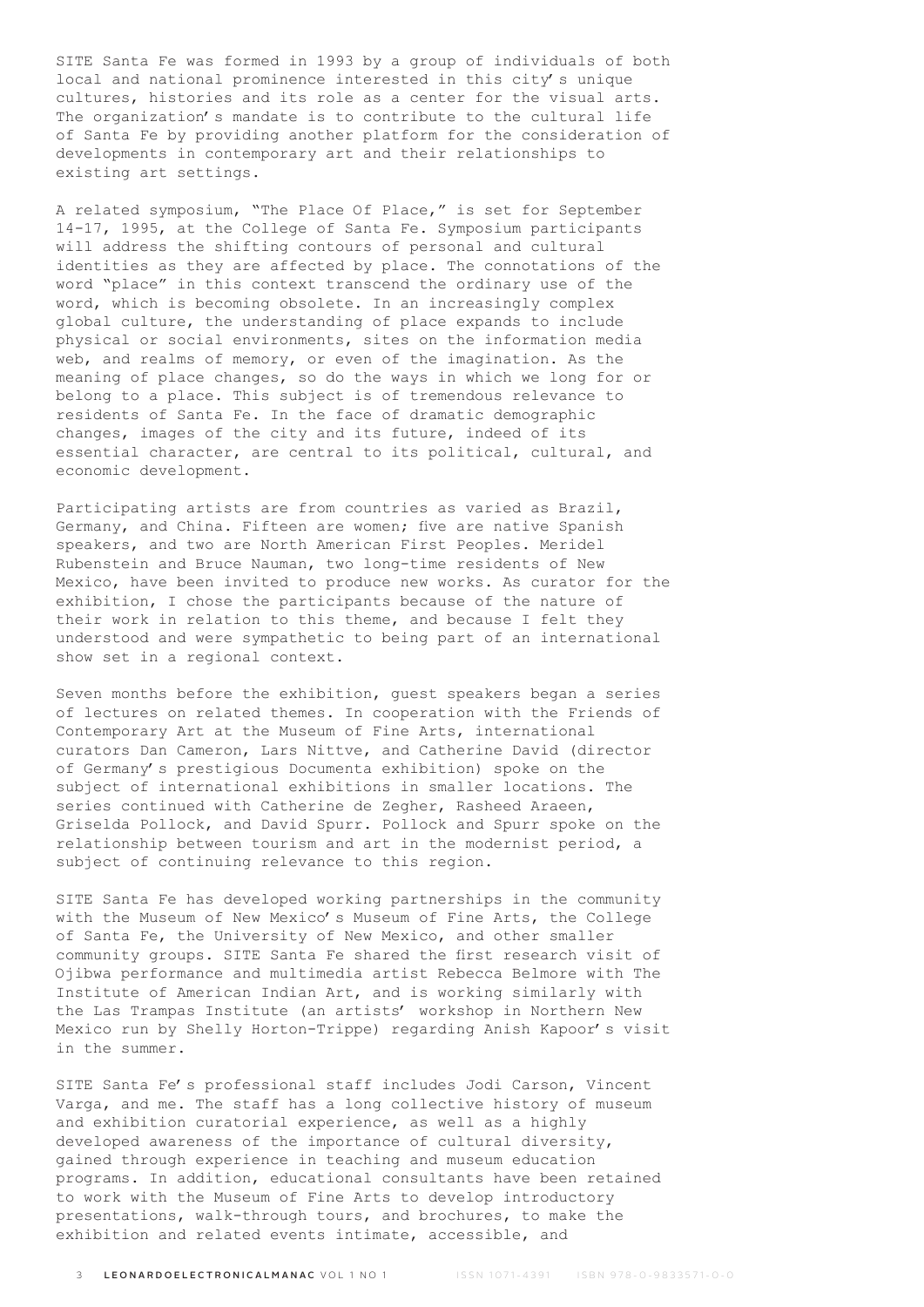educational.

The exhibition and symposium are set apart from similar efforts of this size, such as the Whitney Biennial or the Carnegie International, which are burdened by institutional restraints or mandates, or, as in the case of Charleston's Spoleto Festival exhibition, are one-time events. SITE Santa Fe is attempting to maintain a more flexible administrative model of an organization without a collection that is free to organize exhibitions responding to the pressing issues in contemporary art.

Longing and Belonging is only the first manifestation of this group's desire.The board hopes to show fine art from outside the region in a concentrated format every few years, and to provide a context in which debates about the nature and importance of contemporary art, local and otherwise, will emerge and enrich the entire community.

Some of the artists participating in this project are represented below:

# Chema Alvargonzales

Chema Alvargonzales was born in Spain and now lives in Berlin. He studied multimedia painting and contemporary imaging processes from 1985-1988 in Barcelona. From 1989 to 1993 he studied in Berlin, completing his masters' courses with Rebecca Horn. He has shown in individual and group shows in Barcelona and Berlin since 1985. Alvargonzales works his evocative site-specific installation pieces in multimedia that emphasize light and sound.

Berlin, the artists' adopted city, has been his subject and the occasion for his pieces since 1989. Most of his pieces are organized around a particular building or district. Using neon light and hidden acoustic tapes to draw attention to the fluctuating historical and contemporary realities of the city, the artist exploits the typically urban media of bright lights and noise to literally highlight the "declaration of time" as a historical factor and a factor of individual experience. Using notions of "absence" and "presence", for example, he addresses issues surrounding surges and lapses of collective and personal memory, social visibility and invisibility, and what in our environment we chose to see and what we chose to ignore. Other works focus on more conceptual, abstract themes, such as the representation of physical place in context of geography and the imagination or the phrase "I love you".

#### Barbara Bloom

Barbara Bloom lives in New York and Berlin. Since 1974, she has exhibited in solo and group shows throughout Europe, the United States and Canada. Bloom works her detailed installation pieces in elaborate permutations of decorative art pieces, furniture and household goods, and fashion accessories and includes adjunct concerns such as the manufacturing processes of such things. To accompany her works, and as a comment on the art media, she creates and designs her own books.

Using themes such as narcissism, voyeurism, sin and junk as starting points, Barbara Bloom creates very elegant and highly rarefied 'environments' of things to raise questions about mass culture and its discontents. Bloom's particular concern is information overload and its effect on the individual: "We live in a culture that is suffering under such a deluge of information that we have trouble differentiating between the real and not real." She sees it her responsibility as an artist to create a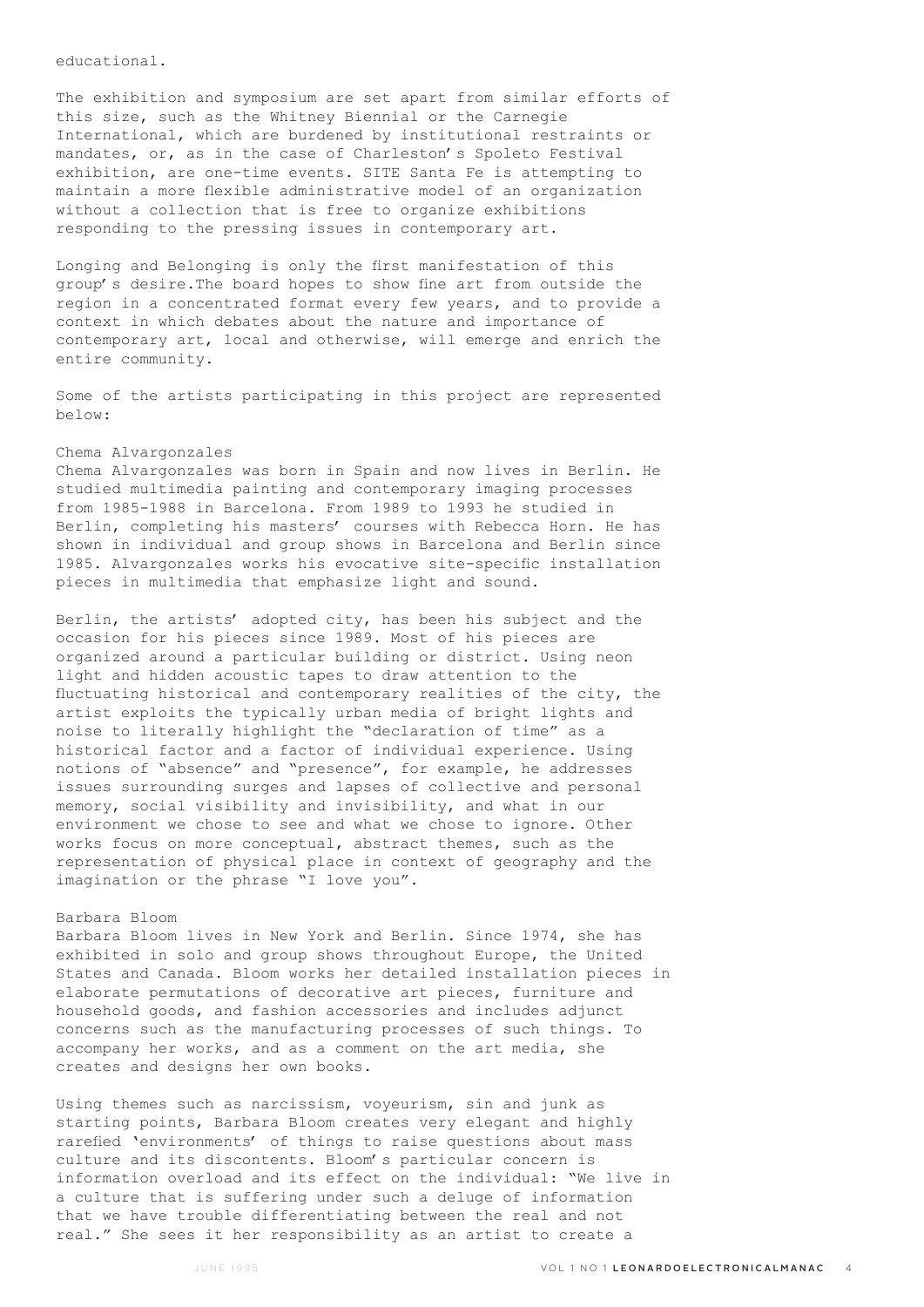relationship with her audience that sharpens its skills to react to the excess of information and association depicted or implied by things. As much a researcher as an artist, she has been praised for the serious questions of history, media manipulation, gender confusion, and gender vision that lurk below the eerie, seductive beauty of the aesthetic surface of her work.

### Gary Hill

Gary Hill lives in Seattle Washington. He was trained as a sculptor at the Art Students League in Woodstock, New York, and he has been working with video for over 20 years. During this time, he has exhibited both solo and group shows widely and has received many awards and grants. He produces videotapes and uses them in multimedia video/sound installations.

Gary Hill has succeeded in bringing a medium that has often been dismissed as peripheral to the artistic mainstream to create artwork of beauty and profundity. Some of his works require the interactive participation of the audience; all of them demand entrance into a complex relation among image, text, and sound. Using the philosophical concepts expressed through technology as a departure for his fascination with the relationship between image and language, Hill questions "the priviledged place that image, or for that matter sight, holds on our consciousness." His installations can be seen as elaborate multi-layered puns that resonate in the perceptual dimensions of sight, sound, and space and address standard notions of individuality and subjectivity. He writes his own texts to be part of the aural poetic experience of the works, and also has written texts for publication. Hill has been considered "one of the most important artists of his generation."

# Rebecca Horn

Rebecca Horn was born in Germany in 1944 and studied art at the Akademie der Kunste in Hamburg and also at St. Martin's School of Art in London. She has taught at the University of San Diego, the California Institute of the Arts and is at present Professor of Art in Berlin. She is the youngest woman to show in Documeta and won the Documenta Preis in 1986 in Kassel and the Carnegie Prize at the Carnegie International in Pittsburgh in 1988. She has shown extensively in the United States and Europe and has been in all of the major biennales worldwide including Sydney, Australia. In 1993 Horn's work was the subject of a major retrospective at the Solomon Guggenheim Museum, New York, both uptown and downtown.

Horn's poetic machines which act spastically to create psychological tension include every media imaginable from electrically spitting copper snakes to kissing aluminum hammers to body sculptures with extended unicorn breasts to dancing tables and feathered fingers. Horn works like a contemporary alchemist, mixing natural materials precariously balanced against sly mechanical objects. And she makes films, firstly short films as "performance" pieces but gradually working up to major feature length works like La Ferdinanda or Buster's Bedroom which features Donald Sutherland and Geraldine Chaplin. There is an erotics to her work and a metaphorics involving the body, the machine and natural materials, all changed to produce new visions and new responses: poetic automatons.

# Lorna Simpson

Lorna Simpson's artistic career has been distinguished by 'firsts', first African American woman artist to represent the United States at the Venice Biennale, and the first to have a oneperson exhibition in the Projects Room of the Museum of Modern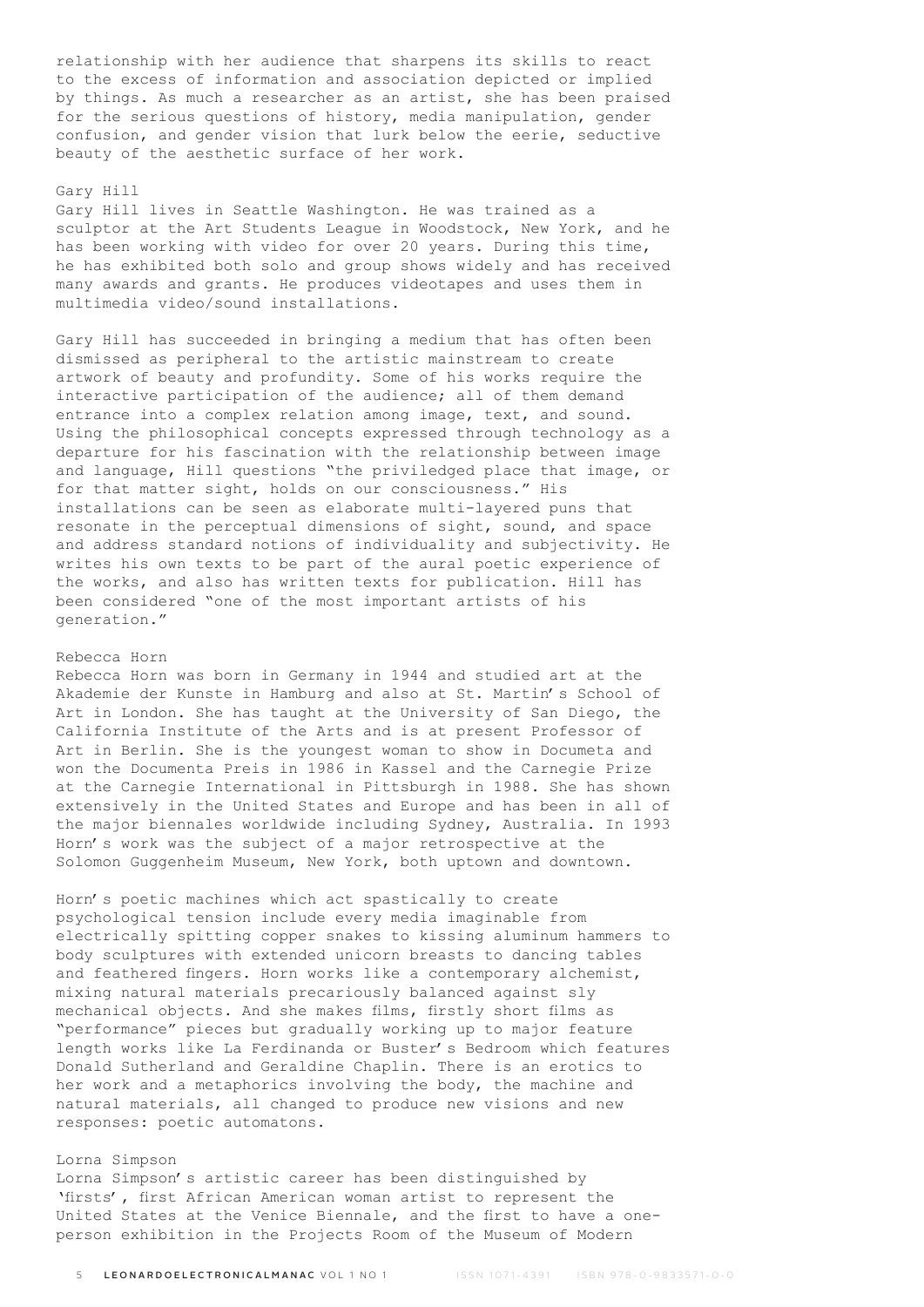Art. Since 1985, Simpson's conceptual photography has been shown at major arts institutions nationally and internationally. It is included in many public collections like those of the Museum of Modern Art, New York, The Whitney Museum of American Art and the Corcoran Gallery in Washington.

Using stark images with word sequences and text fragments, Simpson questions notions of self-identity while simultaneously recovering cultural identity from existingstereotypess. Focusing her interest on issues surrounding her female African-American identity, Simpson's spare images direct attention to individuality, choice and freedom as they are subject to racial and gender assumptions. She juxtaposes image and text to challenge and redefine the cultural and historical notions that have served to fix social meanings. "I am interested in playing with the viewer's perception of photography and in meanings that can change after a second look". More recently, she has worked in multimedia installations and environments.

# Pierrick Sorin

Pierrick Sorin is a French video artist. His first audio-visual investigations began in 1972 at the age of twelve. With the help of the family camera, Pierrick became mesmerized with the "magic" of cinema. For the artist, the fascination with the medium comes from the de-construction and then re-construction of reality in the process of filming and then projecting. Many of his films, while seemingly simple at first, are short peculiar narratives about his individual reality that strike a universa l chord. "C'est mignon tout ca" is a short film about a man who upon seeing himself through a video aid becomes excited at the sight while at the same time lamenting his introversion.

Until 1989 Sorin filmed with a super 8 video camera preferring the rudimentary qualities related to that camera. In 1989 Pierrick discovered that the video camera vas more adaptable to his work, it opened up the field of installation. Using several monitors he was able to create pieces which concurrently question the look and the object. He uses the medium in an interactive way with the audience. In his piece "La bell peinture est ..." (The pretty painting is behind us), the viewer looks through a black box which has the viewer's image in profile, on a second box the individual faces himself and asks himself to move out of the way because he is looking at the painting on the wall, which is in fact behind him. Sorin's video installations use several monitors allowing the artist to elaborate on a form of representation closer to the actual function of perception. The artist describes his interest in audio-visual expression as a means to present a mixture of genres. "The artist who works in this medium, without being a specialist of any field, is at once a photographer, writer, choreographer, musician, sculptor...or maybe he is none of these yet. An individual, in short, who expresses a sensibility which does not correspond to any established categories of creative activity. He is in the open field of poetic contemporary elaboration."

# Felix Gonzalez-Torres

Felix Gonzalez-Torres was born in Cuba and lives in New York City. Since 1987, he has exhibited in numerous solo and group exhibitions in the U.S. and Europe and has received many awards and grants. Gonzalez-Torres manipulates and sometimes combines aspects of the traditional fine art mediums and performance art in his multimedia pieces.

Using immense quantities of materials, such as stacks of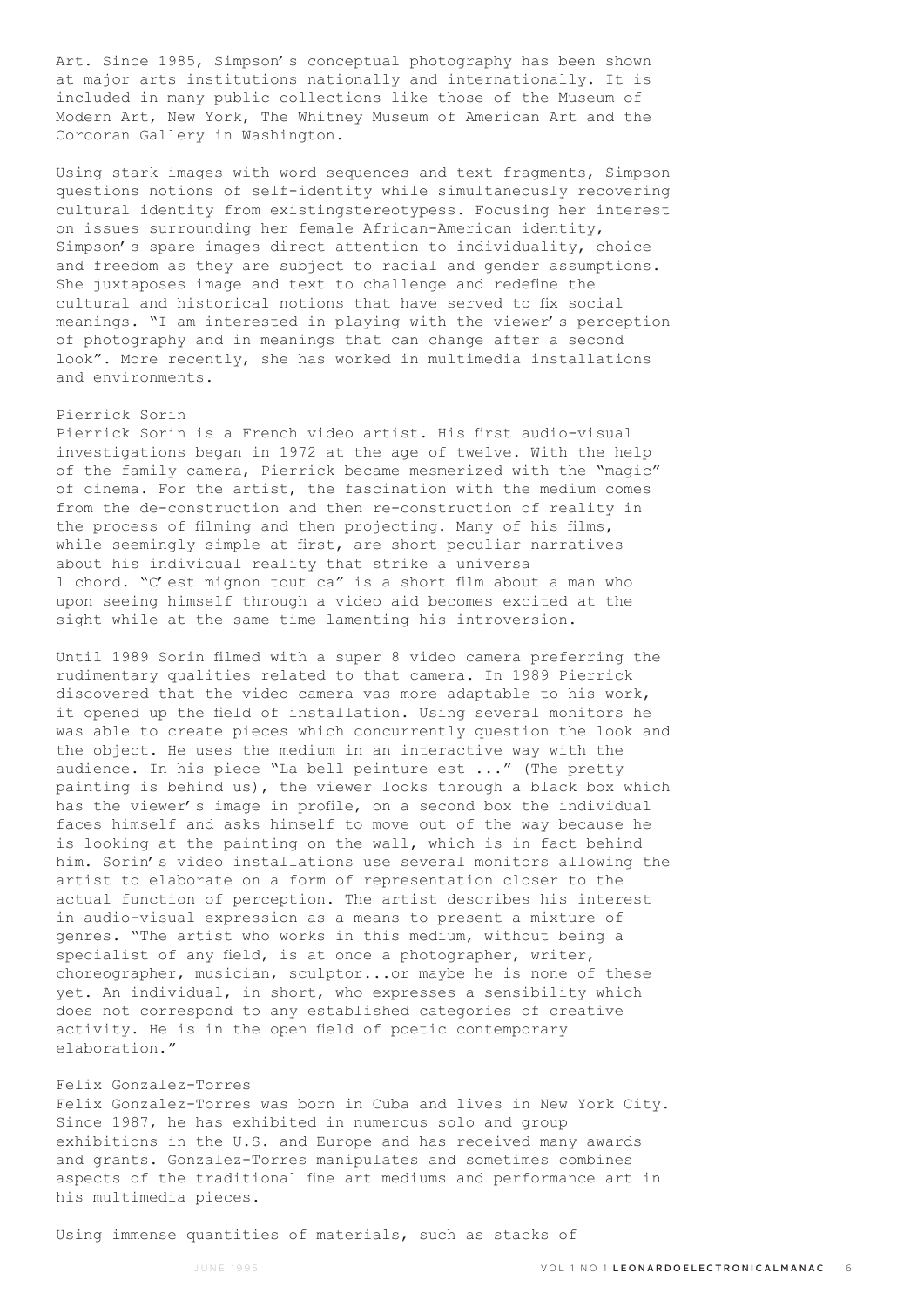commercial prints, piles of individually wrapped candies, or strings of lights, Felix Gonzalez-Torres exploits the evocative power of the mundane and the minute to comment upon the enormity of AIDS, love, death, and loss. He informs both his consumable and nonconsumable sculptures with a minimalist aesthetic that uneasily conflates formal asceticism with an excess of removeable pieces. In his site-specific billboard works, Gonzalez-Torres uses this conventionally public medium to display intimate details of, ultimately, everyone's personal life. The artist explains that by "taking a little bit of information and displaying this information in absolutely ironic and illogical meetings" he hopes to reveal the real meaning of issues. He plays on the conceptual associations that tie unrelated facts like candy and AIDS together, an aspect of his work that becomes more meaningful in view of the fact that most of his pieces are physically ephemeral and destined to be depleted.

 $\mathcal{L}_\text{max}$  and  $\mathcal{L}_\text{max}$  and  $\mathcal{L}_\text{max}$  and  $\mathcal{L}_\text{max}$  | | | FEATURE ARTICLES | |\_\_\_\_\_\_\_\_\_\_\_\_\_\_\_\_\_\_\_\_|

=============================================================

< Molten Media and The Infiltration of The Law > Curtis E.A. Karnow Email: karnow@cup.portal.com

The legal system infiltrates technology, like a thin mist seeping under the door, staining it and turning technology into a different animal. Programmers wonder if the code they write was patented by someone else. Graphics loose their innocence, and look like trademarks, trade names, and logos; they have that old "look and feel" of someone else's product. Trademark law reaches out its sticky hand to embrace color, sound, the overall appearance of every product and packaging on the market. Copyright law hovers like a specter, infecting every line of code, every data structure, every animation, every sound, graphic and screen layout.

And while this law spreads, it thins out, too. The types of properties that the law protects now were unknown just a few decades ago. There is an unreality to the transient audio visual image, an insubstantiality to a user interface. There is something very peculiar about patenting a three dimensional cursor or a software retrieval system. Surely these are created things, to be protected from theft, but most judges are reluctant to tread too heavily here. These judges remember "property" as tangible land, gold, cattle; this new stuff looks ephemeral. Judges have a hard time giving a user interface the same absolute, exclusive, protection provided to a house, a car, or money.

So the law expands its reach to govern the development of advanced technologies, but at the same time its touch grows more hesitant and uncertain. It is like an omnipotent Imperium in nominal control of vast territories - every movement of the inhabitants may be the subject of Imperial decree, but none knows which actions, precisely, will invoke the Imperial attention.

This note discusses the apparent paradox of comprehensive but uncertain protection for intellectual property, and the consequences for companies engaged in high tech development.

Intellectual Property: A Spectrum of Protection ----------------------------------------------- Imagine two kinds of creation. One covers highly creative works: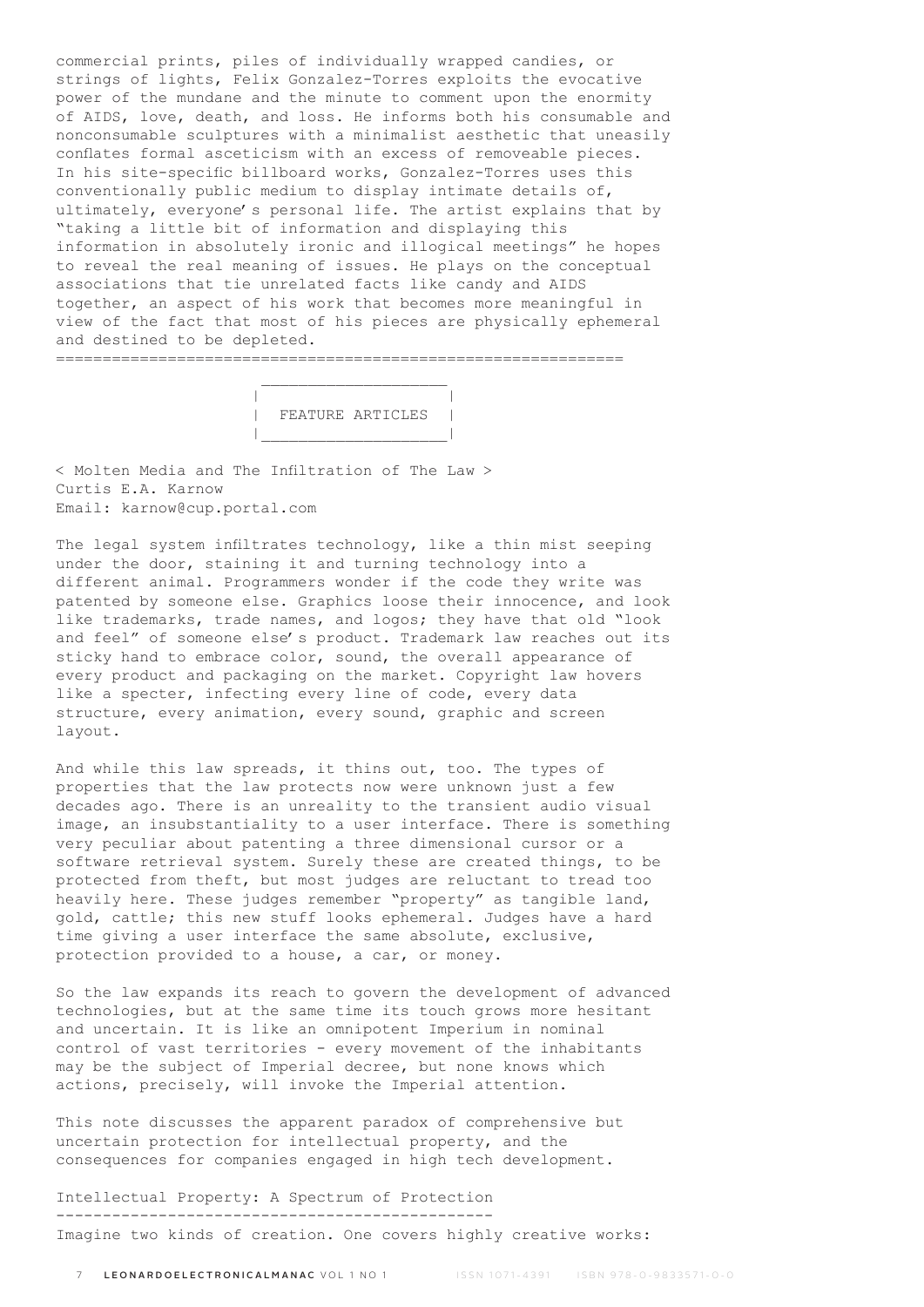the bizarre, the remarkable, the arbitrary, the unexpected, the lights of fancy and fancy footwork, the stuff that can only spring unbidden from the human mind. And then the opposite: facts, pieces of the natural world, the stuff we find all about us: grains of sand, oxygen, rocks, the patrimony of us all.

Now, the law protects the new and artificial by granting the creator a monopoly: no one else can use or have the creation. By contrast, the public and natural domains are for everyone. Copy a painting or reproduce a book, and go to jail (or worse: get sued). But take a picture of a rock or leaf, or make an imitation of the night sky, and you will be left in peace. Invent the integrated circuit chip, or the process by which rubber is vulcanized, and get a patent; but if one comes up with a new algorithm or discovers a physical law, no protection is available for the discovery and everyone can use it.

In truth, there are not two types as much as two ends of a spectrum. Some work is plainly and dully derivative or duplicative of physical reality; and so this secures little protection from the law. Other work is stunningly unexpected, re-defining a field or creating an industry, and that is strongly protected.

Trademark law participates in this spectrum of creativity. Powerfully novel terms are strongly protected, and weaker ones less so. So, for example, arbitrary words like Exxon and Kodak are given great deference by the courts; and generic terms -- those which are the most descriptive, most closely and obviously allied with the physical and natural worlds -- are given little weight and are difficult to enforce. Phrases such as The Hot Dog House, Aviation Services, and Drawing Program are useless as trademarks for the goods and services they describe. But, of course, one can be arbitrary with natural things: Just as a new collage can be made of wood and paper, so too a good trademark can be -- Apple. Or Virgin Airlines.

Patent law has analogous rules, such a the doctrine of equivalents and the so-called "means plus function" test. Both of these can broaden or narrow the effective scope of claims in a patent. Both doctrines try to discern the difference between a truly new invention which deserves a patent, and the insubstantial variation on an older invention which deserves no protection; indeed, these "insubstantial variations" would be an illegal transgression on the old patent.

Copyright law lies on the spectrum as well. Factual compendia, like telephone listings, are very hard to protect. Depictions as to which there is very little choice or creativity - such as showing a pipeline on topographical map -- secure very little protection, or none. Creations whose structure is dictated by physical requirements or standards are difficult to protect. For example, computer code that issues obvious and necessary calls to peripheral systems, or polls input devices, is not easily protected: these works are a direct function of the physical contexts, and so share in the very weak -- if any -- protection we give to asserted rights in the real, physical world. Anyone can use them.

Normally, anything that is substantially similar to the original is enough for copyright liability. Substantial similarity catches a lot of rough approximations -- it provides a thick shield around the original work. This then establishes powerful protection for the original creation. Anything that comes close is an infringement.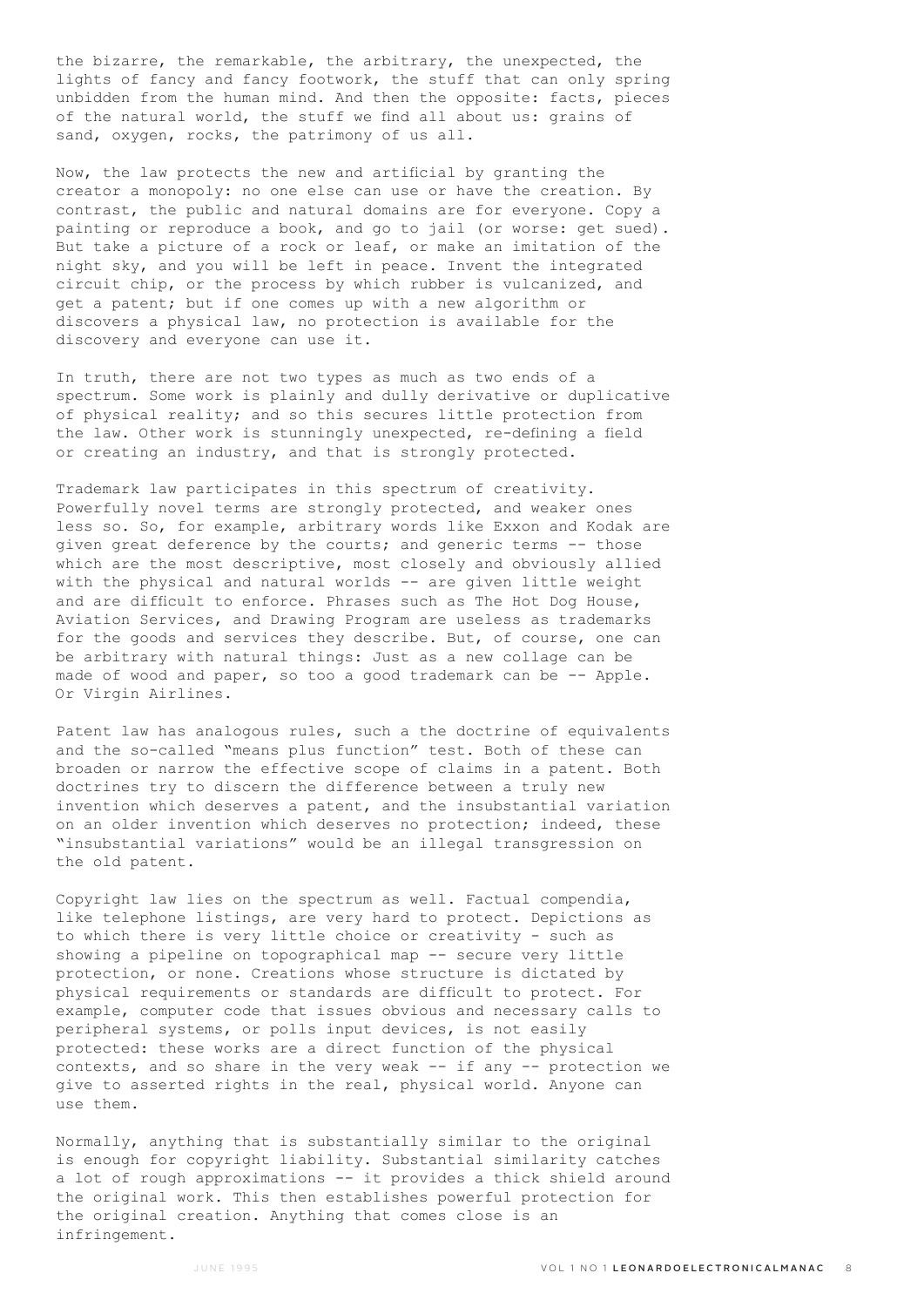But where the original's originality is at a bare minimum and creativity at its lowest tide, the law provides nothing but thin protection. The new replicator will be punished only if he makes a virtually identical copy. When judges apply the 'virtual identical' test, very small differences -- just a little morph or tweak -- will be enough to distinguish the new work away from the original; and that will insulate the new work from legal attack.

The law usually has had little trouble applying this spectrum of creativity, because it has been simple to distinguish the endpoints. At the one end we have the common, universal natural, factual, historical, physical background [that's weakly, thinly protected]; and at the other end, the artificial figments of the imagination, which are powerfully protected.

# Molten Media

--------------

But our two endpoints are melting, and intersecting with each other. Nowhere is this conflation more apparent than in multimedia; and the same events will erupt shortly in the budding virtual reality industries.

Developing out of computer software, classical entertainment and video games, multimedia has begun to subsume other trades such as advertising, film, and publishing. The markets for multimedia productions are expanding rapidly, the cost of production - authoring tools and CD ROM publication technology -- is dropping precipitously. Development tools are increasingly easier to use.

Distribution of multimedia productions is not as widespread as TV or indeed computers generally -- most PCs don't have CD ROM drives -- but those numbers are increasing dramatically. And Internet access {which is built into the next generation of PC operating systems such as Windows95 and IBM's OS/2 Warp} will further the spread of the product. This will be especially true with the advent of graphical Internet access, such as Mosaic, and developments such as Microsoft's Blackbird, the OLE-based tool which will allow Internet access to object-oriented compound documents with text, audio, and visual components.

Widespread distribution and ease of manufacture are important only when conjoined with one more element: digital production. Digital production implies that one product is easily morphed into another; it means that anything, originally digitally created or not, can in seconds be scanned, clipped and cropped into a new product. For the digital creator there is no difference, no difference at all, between creation and copying.

To be sure, we all stand on the shoulders of giants; we legitimately use ideas and raw material from our surroundings and our history. But before digital production, that raw material was filtered through the imagination of the mind -- which in a sense made it the property of the new creator -- before it was used in the new product. Even if inspired directly by an old painting, or hearing an old poem or reading an old play, the new creator would first abstract the old item, and apply some minimal amount of new mental energy before the new work issued forth. So the new "copy" was in fact different from the original, and encompassed new creativity.

Now the literal replication can happen first, without the intervention of abstraction, without new creative processes. Digital replication is, by definition, exactly like the original.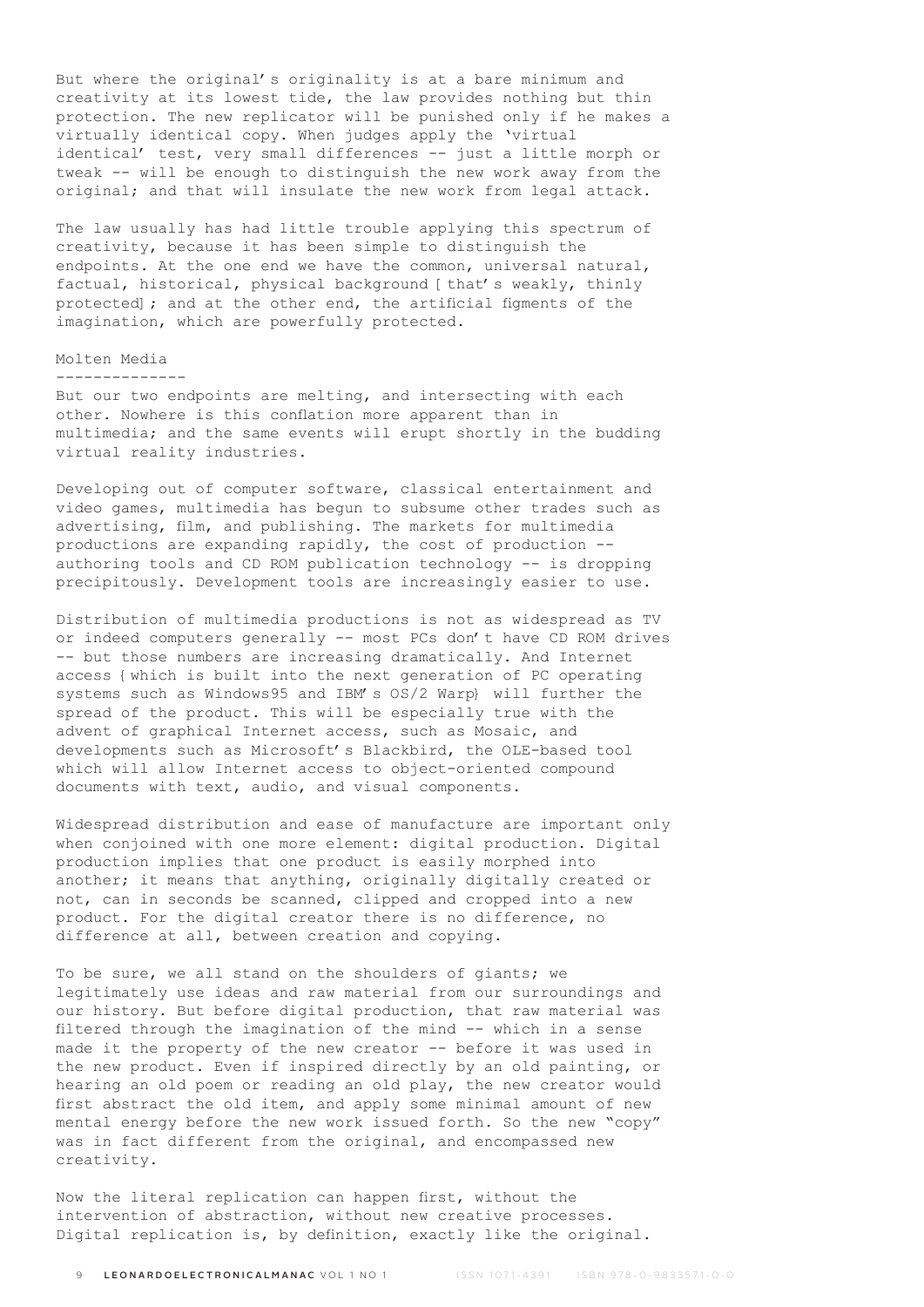Now, we're not just standing on the shoulders of giants - we're using their legs to walk, as it were. The new means of production create enormous copyright problems.

So too the new means of transmission: passing a book around from hand to hand is innocent, and violates no-one's rights. But multiple browses through a text file creates a series of copies, and may violate the copyright law, just as a series of passes through a networked multimedia database probably generates a series of "performances" of a work which may not be authorized.

### The Reach to Reality ---------------------

Increasingly, the world that lies behind and supports our creativity is a synthetic world. Our social and business environments are, increasingly, electronic worlds. Advertising, publishing, politics and our very day-to-day life increasingly quote the electronic worlds of T.V., film, and video games. The encroachment of terms such as cyberspace, virtual reality, and networks all point to the gradual displacement of the so-called natural world by the digitized fabricated creations of humans.

 Someday soon, online computing will be the sea we all swim in, and when that happens, it will be the fish - the colorful, complex organisms we are beginning to call "content" - that matter most.1

Indeed, the only "fish" will be electric ones; but unlike real ones, someone owns them.

In this new world, fidelity to reality takes on a very peculiar twist. The sound of real gunshots is too tame; we need fabricated sounds that everyone who watches action films will recognize as 'real'. References to social reality are incomplete without citations to popular T.V. shows and movies, every one of which is the subject of copyright and trademark law. The holy grail of increasing realism is aided and abetted by the movement of our day-to-day reality towards the electronic realm: reality is electrified, and electronic reality becomes more vivid, more tangible, more visceral, more -- real. The "culture becomes simulation".2

This is the description of a conflation, a collapse of two realms. And the legal world is not immune. These developments wash out the spectrum that distinguished the protected innovation -- the valued, novel, new, creative invention -- from the unprotected fabric of physical reality. The fusion of the real and electronic worlds destroys the frames, the contexts, the signals by which we judge whether something is true or false, real or imaginary, a joke or serious.

For example, the interface for a virtual reality battlefield simulation and a real Abrams tank -- the kind that actually kills -- is about the same. The difference between news and advertisements is very thin in the well-done infomercial. A "realistic" space wargame is more likely to rely on fidelity to Star Wars and Star Trek than NASA's ungainly contraptions. And a 'realistic' car race game through downtown New York needs to show the signs and products and buildings - every one of which is trademarked and copyrighted and - for all we know- the subject of a design patent.

The new electronic reality from which we derive our inspiration and raw materials is a minefield of proprietary rights. It's as if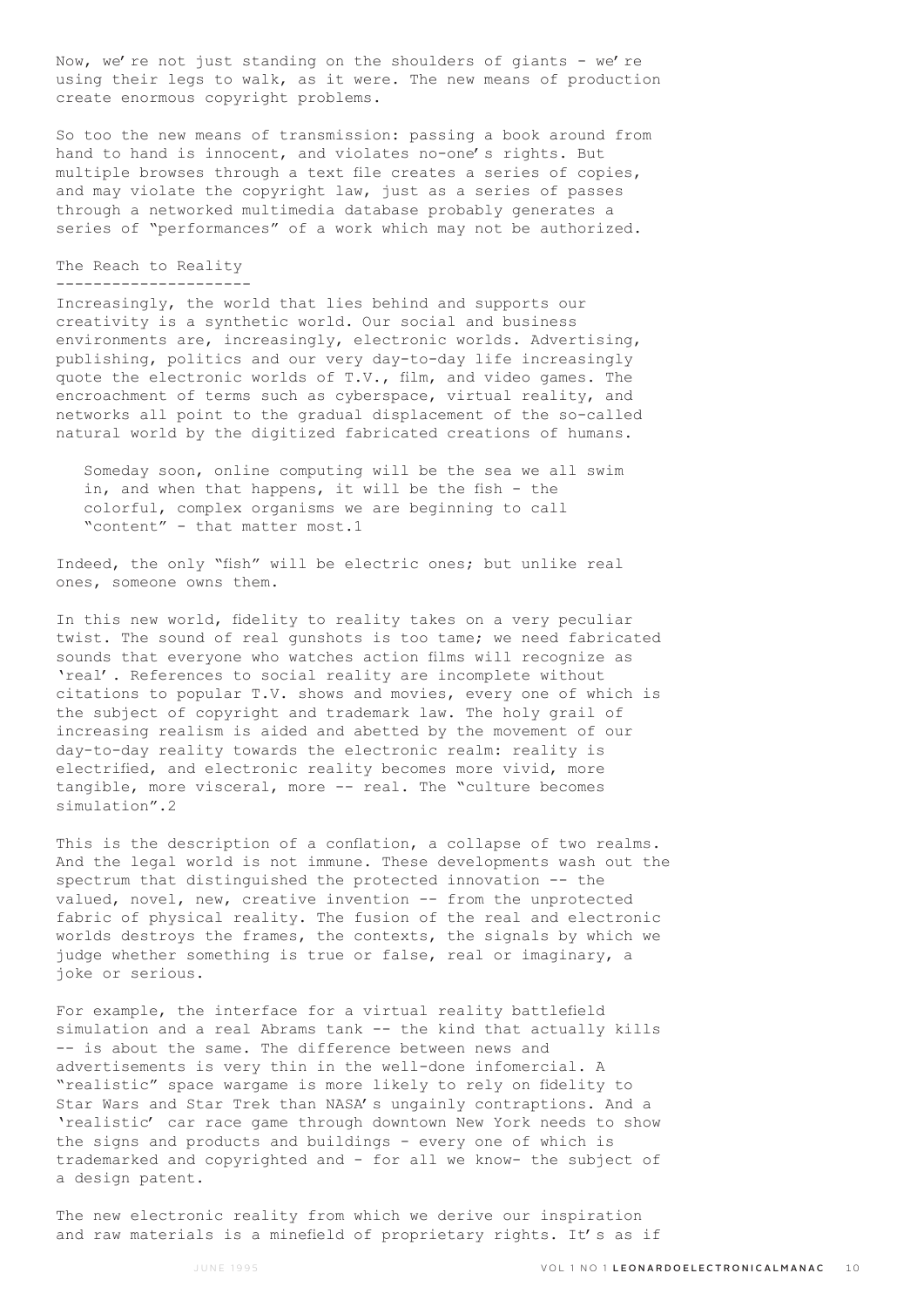God copyrighted the universe.

# Owning Reality

---------------

Who does own the chunks of our routine electronic world? And how strong is the protection? Can the terms WINDOWS and INTERNET be trademarked? Can a three-dimensional pointer really be patented? Can Lotus really copyright the basic spreadsheet design and interface? Can I stop others from cutting and pasting my posting on electronic bulletin boards?

Suppose I create a three-dimensional orange with Sense8's virtual reality development tools. The orange is complete with density, shape, surface resilience, pitted surfaces, and sound files clipped from a software package {for that schhhhlerip sound of an orange squeezed}, using textures scanned in from a Life magazine photograph. The orange floats there, visible, tangible, as real as real, indistinguishable in a electronic realm from a real orange; as real as rocks and air and stars.

Who owns the orange? Or do different people own different parts of it? Can I give you a copy? Can I sue someone who takes the orange code to incorporate it in another environment?

There is no part of this virtual orange that is not subject of legal claims. Separately, the code, the structure of the code, perhaps the data file structures, the sound and image bit-mapped files, are all copyrightable; patent law might cover some portion of the code, and certainly some portion of the authoring tools and display hardware; and who knows, perhaps some company -- Orange Julius? -- will bitterly complain that its trademark is being taken in vain, diluted in its worth if not with water.

The law will indeed find enforceable rights in these contexts. But we do not know which end of the spectrum of protection will predominate. The courts may find these chunks of the electronic world deserving only of thin, weak protection, which would allow a relatively high degree of freedom in the uses to which these properties are put by others. Or the courts may invoke strong protection, severely restricting use by others.

Because the environment is an artifice, so the legal system claims a controlling interest. But as it does so, these legal doctrines of ownership begin to dissolve in uncertainty. At the same time, the legal system itself -- the mechanism of decision - - has become clumsy and intolerably expensive. And as the legal system unravels, it threatens to take the electronic world -- our world -- with it.

# The Infirm Law

#### ---------------

No one usually gets to trial within a year; and getting there can be stunningly expensive: routine motions can cost \$15,000; many experts charge \$300-400 an hour; lawyers at i.e. \$290 an hour can spend days traveling, preparing for and taking a long series of sworn statements (depositions). It add up, quickly. Many cases involving intellectual property are brought in state courts, under the guise of state law; but the state courts in the major metropolitan areas are grossly over-worked, under funded,3 and rarely staffed with judges familiar with advanced technology (there are exceptions). In some states, it can take four years and more to get to trial.

Intellectual property litigation takes a long time, it is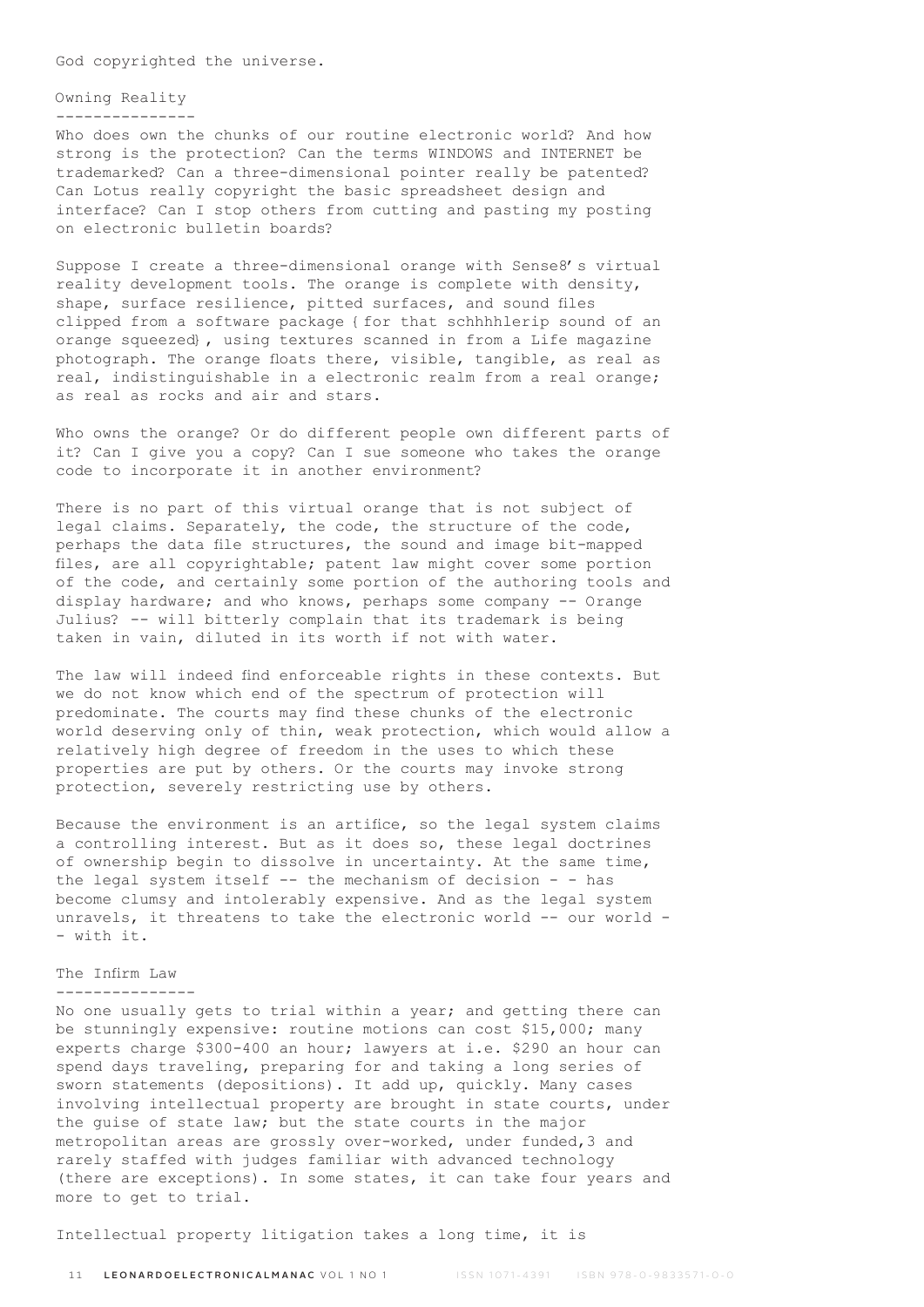unpredictable, and it is ferociously expensive. This is just the sort of activity that can quickly kill off the small advanced technology company. It is the land of the Pyrrhic victory: one may be innocent of infringement, but it will cost \$350,000 to defend the suit. No wonder that less than 5% of cases get to trial. The rest, if not dismissed after extensive evidence-taking and motions, are settled. The terms of those settlements reflect less about the merits of the suit, and more the realities of the time and expenses of litigation.

Litigation here is an assault weapon. Fear of litigation deters the new creators, artificially expanding the effective monopoly power of older intellectual property.

We have then a potent combination: An infirm legal system ramifying throughout the digital reality that envelops us. We have bred an artificial bacillus that proliferates well in the synthetic reality.

# Conclusions: Climbing Out Of The Legal Pit --------------------------------------------

The explosion of the digital context takes the concept of property, an integral aspect of creation and invention, and ramifies the notion of "property" throughout the mundane electronic world. This invocation of "property" inevitably brings with it the baggage of a hobbled, under-funded and heavy handed legal system. Every virtual gesture, each read and write to data, each poke and peek, each shift in the electronic world teems with legal implications. Those implications are complicated and ambiguous because the legal system, as a whole, is splintered.

Fundamentally, the effect is stultifying.

Reforming the legal system would help. Funding the courts at acceptable levels, increasing the quality and quantity of judges would cut down on the interminable delays and consequent uncertainties. The legal system would do better with more judges with the courage to swiftly and effectively punish those who abuse procedures, judges who no longer think of a lawsuit as simply a sophisticated game. Clarifying and simplifying the controlling statutes would help, too, of course.

But those are long term goals; civil justice reform is a long, slow, grinding process.

In the meantime, the manipulators of high technology need a way to navigate out of the miasma of law.

To do so, one must by-pass the courts, and their attendant pretrial procedures. So-called alternative dispute resolution mechanisms, including private arbitration and mediation services, are increasingly available. The World Intellectual Property Organization provides arbitrators skilled in intellectual property, and agencies such as the American Arbitration Association can provide the expertise as well. Too, new groups are springing up designed to provide these alternatives to specific industries such as multimedia companies.

In each case, these alternative procedures require us not to reach for the heavy weapons; to leave the formal legal process alone. That is not always a temptation that can be resisted.

Underlying the resort to the formal legal system is the unspoken notion that all injury must be redressable. We are quick to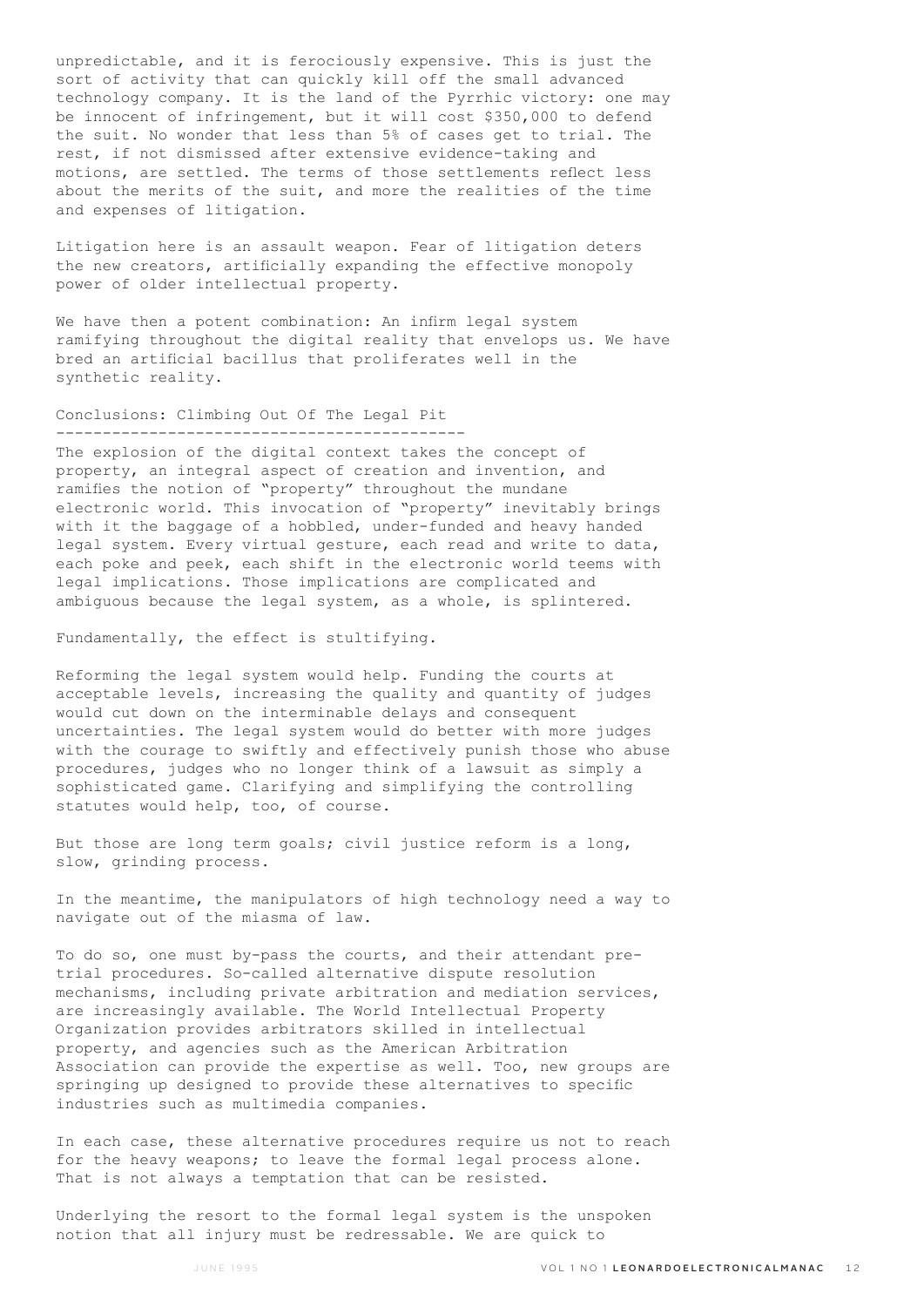perceive affront, and quick to insist on the perceived "right" to sue. In the manmade domain of the electronic sphere, there are, surely, no accidents, no forces of nature: human fault surely must underpin every indignity. It is tempting to think so, for if no human is at fault-- then what is the cause?

But not every injury should be the subject of suit. Accidents and other events beyond the intent of humans happen in the natural world; and no one, we hope, sues for those. As we complete our movement from citizens of the natural, to the mechanical and now the electronic worlds, so too may we begin to see the events in the electronic domain as beyond the reach of the law. We may begin to see the electronic world as "owned" by all of us; we may come to see the design of new works as dictated by the public requirements and standards of virtual worlds, and therefore relatively safe from legal attack. We may come to think of objects in cyberspace as the patrimony of us all. That, more than anything else, will loose the bonds of an awkward and ailing legal system, and allow creativity the freedom it needs to copy from its environment.

#### Bio ---

Curtis Karnow 1995. Partner, Landels, Ripley & Diamond, and chair of the firm's Communications and Technology Group. His practice emphasizes intellectual property litigation, high technology and computer law. Mr. Karnow is a faculty member with the American Arbitration Association, a former federal prosecutor, and serves as temporary judge with various Bay Area courts.

# Notes

1. Charles Jennings, co-founder of the Oregon Multimedia Alliance, in "Some Brief Glimpses at the Online Future" by David Batterson <dbatterson@ATTMAIL.COM>(internet download).

2. Andy Darley, "From Abstraction to Simulation: Notes On The History of Computer Imaging," Culture, Technology & Creativity (London, ed. P. Hayward).

 $\mathcal{L}_\text{max}$  and the contract of the contract of the contract of the contract of the contract of the contract of the contract of the contract of the contract of the contract of the contract of the contract of the contrac

3. For example, the judiciary in California -- the third branch of government -- secures about 2% of the state's budget. =============================================================

 | | | LEONARDO DIGITAL REVIEWS | | JUNE 1995 | |\_\_\_\_\_\_\_\_\_\_\_\_\_\_\_\_\_\_\_\_\_\_\_\_\_\_\_\_|

> Editor: Roger Malina Coordinating Editor: Kasey Rios Asberry Editorial Advisors: Chet Grycz, Judy Malloy, Annick Bureaud, Marc Battier

 REVIEW PANEL: Rudolf Arnheim, Simon Penny, Mason Wong, Stephen Wilson, Robert Coburn, Marc Battier, Thom Gillespie, Jason Vantomme, Geoff Gaines, Clifford Pickover, Barbara Lee, Sonya Rapoport, Richard Land, P. Klutchevskaya, Paul Hertz, Francesco Giomi, Bulat M. Galeyev, Christopher Willard, Harry Rand, Gerald Hartnett, Henry See, Kasey Asberry, Shawn Decker, Roger Malina, Rainer Voltz, Michele Emmer, Curtis Karnow, Jose Elguero, Youry Nazarov, Irina Presnetsova, Will Marchant

============================================================== < Book Review: Cassette Culture, by Peter Manuel > Reviewed by Gerald Hartnett Email: GHARTNETT@EAGLE.WESLEYAN.EDU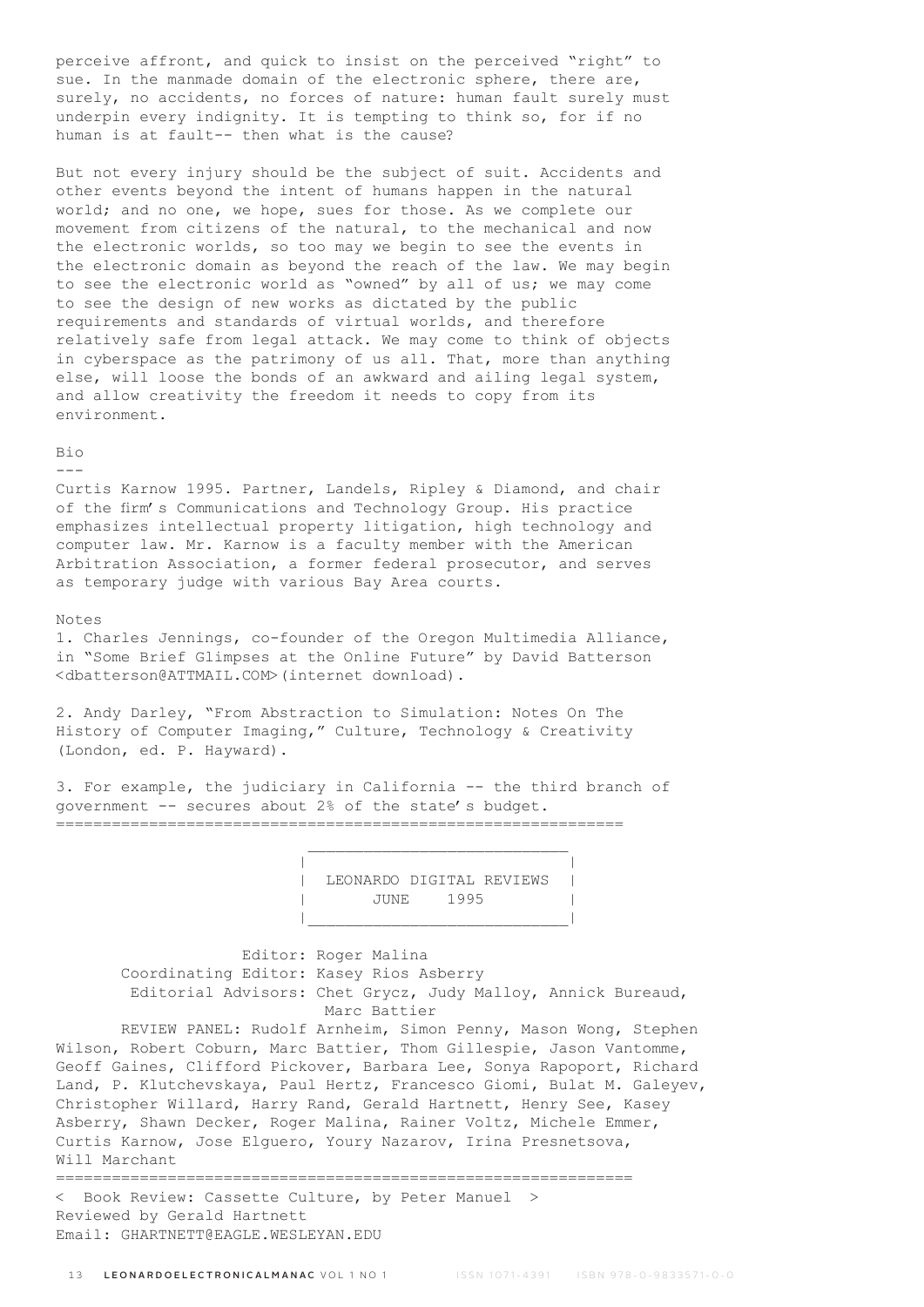Cassette Culture. By Peter Manuel. The University of Chicago Press, 1993. xix, 302 pp., appendices, bibliography, glossary, index.

As an academic discipline, Ethnomusicology remains surprisingly unaffected by the critiques of authorial presence that 10 years ago brought about dramatic upheavals in Anthropology and Ethnography proper. While the reasons why it did not are complex and themselves in need of scholarly attention, it makes sense to pay close attention to the occasional Ethnomusicological work that confronts head on the discipline's tendency to reduce an "other" culture to a quantifiable set of differences to be shelved amid volumes dedicated to primate studies and strange attractors.

Peter Manuel's copious study of cassette-based music in north India, "Cassette Culture", endeavors to do just that. Its writing is grounded in old-fashioned materialism, politicized in the service of generating emancipatory consciousness, and sensitive to critical advances originating far afield from musicological scholarship. Manuel is up front about ethnography's perilous historical relation to colonialism--and this sensitivity to context legitimates Manuel's attempt to have it both ways, i.e., to treat the widespread social and cultural ramifications of audiocassette technology's incursion into Indian life as a quantifiable entity and as an activist discourse.

In fact, technology is in the foreground throughout, and Cassette Culture contains an extremely valuable historical account of cultural production under the influence of media technologies (phonograph, film, audio cassette) and the recording industry. The phonograph's ability to mass-produce recordings altered musical content. The "ghazal" and "qawwali", two traditional musical forms associated with classical Hindi and Urdu culture, achieved prominence during the early decades (1910s to 1930s) of the British-owned recording companies' technological monopoly on production and distribution for clear reasons: their calculated commercial success stemmed from a pan-regional appeal arrived at by removing improvisational elements from the music while introducing western pop rhythms and instrumentation. Thus, an industrialized reduction of traditional musical forms achieved commodity status during a time when an expanding bourgeois phonograph-owning audience made possible the growth of a monopoly recording industry catering to, and in some ways creating, the needs of its clientele.

By the 1930s, however, film soundtracks usurped other recorded popular musical forms, becoming Indian pop music's "sine qua non" for the next 40 years. The reason for film's natural seductiveness in a country bearing an illiteracy rate of 65% may be obvious, but several contributing factors to its appeal cited in "Cassette Culture" are considerably less evident. For example, the book argues that the film industry prospered in part because it offered investment opportunities for indigenous Indian capital that, unlike the post-colonial record industry, was unrestricted by government regulation or private monopoly interests .

Ironically, film and music produced under these ostensibly more desirable economic relations quickly grew sterile, generalized and formulaic. Manuel wryly notes how the emplacement of "star" and "spectacle" systems distracts attention from the material impoverishment endured by most Indians (p.44), and careful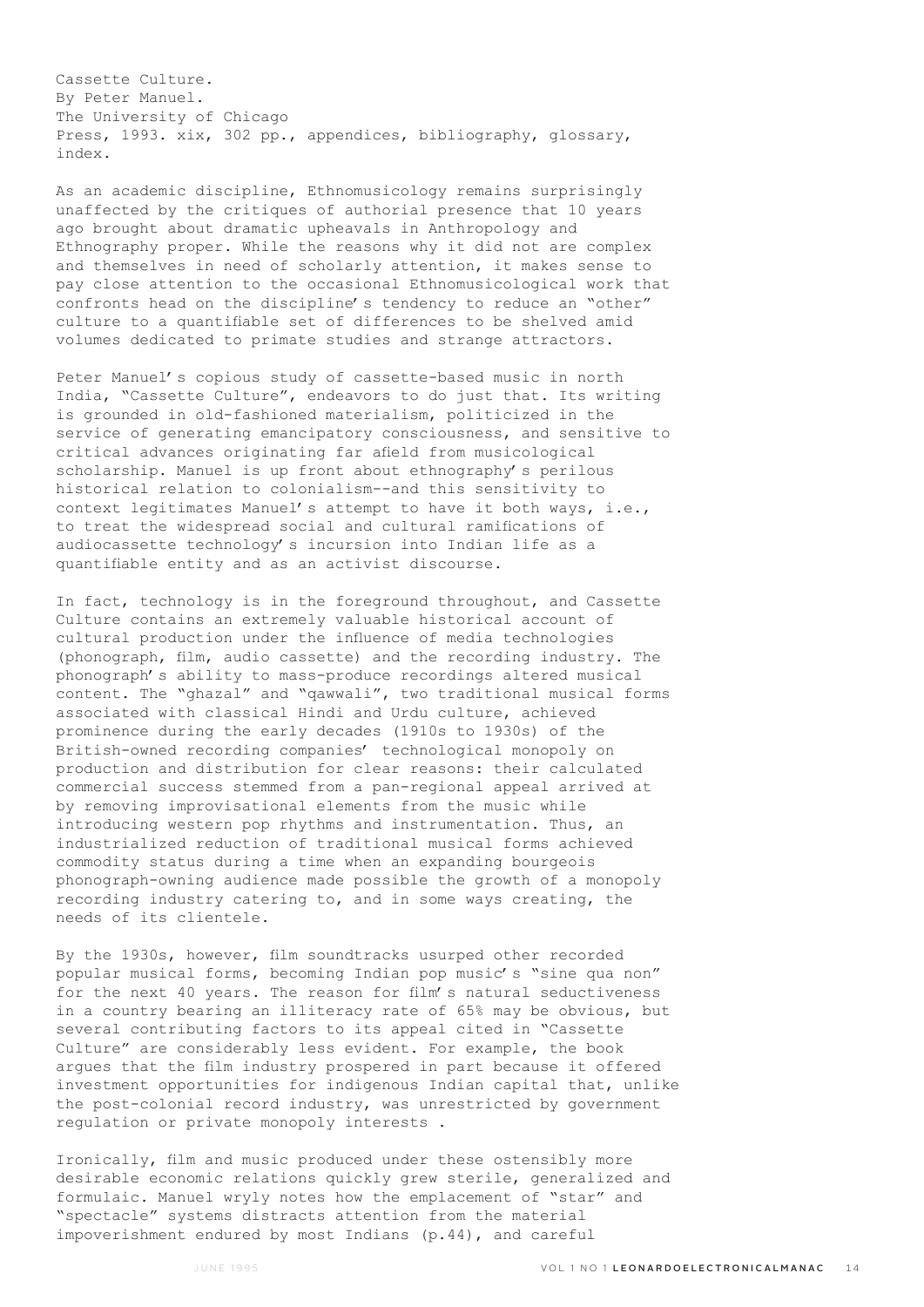treatment is given to contentious issues regarding the meaning and use of film in its social context. One interesting section of the book follows divergent Indian viewpoints on film and film music's viability as mediators of a consciousness that is either feudal and false (as maintained by many Indian intellectuals), or desirably tradition-affirming (as evidenced by the cinema's astounding commercial success with the Indian public, with 15 million people attending films daily). Whichever the answer is, it is certain that as a result of film music's mass-produced condition that an identifiable mainstream style emerged, thriving at the expense of many folk genres that "have either disappeared or survived only by compromising with film culture" (p.55).

Enter the audiocassette. Manuel cites astronomical sales growth of pre-recorded tapes, from \$1.2 million in 1980 to over \$21 million by 1990 (p.62), while film soundtrack market share fell dramatically Relations between established recording companies and pirate cassette labels provide a glimpse into capitalism's proclivity for fashioning strange partnerships out of conflicting values and traditions. As cassettes enhanced the commercial viability of some marginalized song forms, they simultaneously detracted from the importance of live musical and ritual performance. One fascinating example cited is how recordings of Hindu priests supplanted the need for their physical presence during ceremonial functions (p.128).

While not hesitating to borrow conceptually from a variety of interdisciplinary writers (Enzensberger, Hall and Williams), their intellectual mobility isn't Manuel's stock in the trade. The occasional offhand observation reveals a voice of disciplinary membership. For example, a somewhat gratuitous jab is taken at film theorist Laura Mulvey that is reductive of Mulvey's arguments and their usefulness to scholars. One might also question the author's decision to not define how the cassette medium is "interactive," despite its repeated application in the early chapters, especially since it has come to be a widely misused term in much writing on technology.

These reservations notwithstanding, there is much here to admire. One of the book's best sections deals with complicated and contradictory gender issues in the folk tradition "rasiya", a song-based musical genre featuring the performance of women's roles by men, which enjoyed an enormous burst in popularity with the increased consumption of cassette- based music. Further, those sharing the author's ideological enthusiasm for Marxist economics and disdain for the mass media's over-determination of much 20th century cultural production in India (if not elsewhere) will find something to cheer in the chapter entitled "Cassettes and Sociopolitical Movements." Particularly noteworthy here is the only instance of pastiche (the cut and paste to which magnetic audiotape lends itself) mentioned in the entire book. This remarkable homemade cassette, which was copied and distributed widely throughout India to the disdain of Indira Ghandi's fascistleaning Congress Party, utilized "sardonic monologue" and sampled popular song lyrics about inflation, corruption, sugar prices and Ghandi's alleged gender reassignment surgery (p.246).

"Cassette Culture" is a fascinating and painstakingly researched book that formulates complex responses to some difficult questions while avoiding obvious solutions. It tries to draw out to what extent cassette-based Indian popular music has been historically and economically determined by technological "advances" before and after cassettes, whether cassettes promoted diversity or the homogenous fare so often associated with products of mass culture,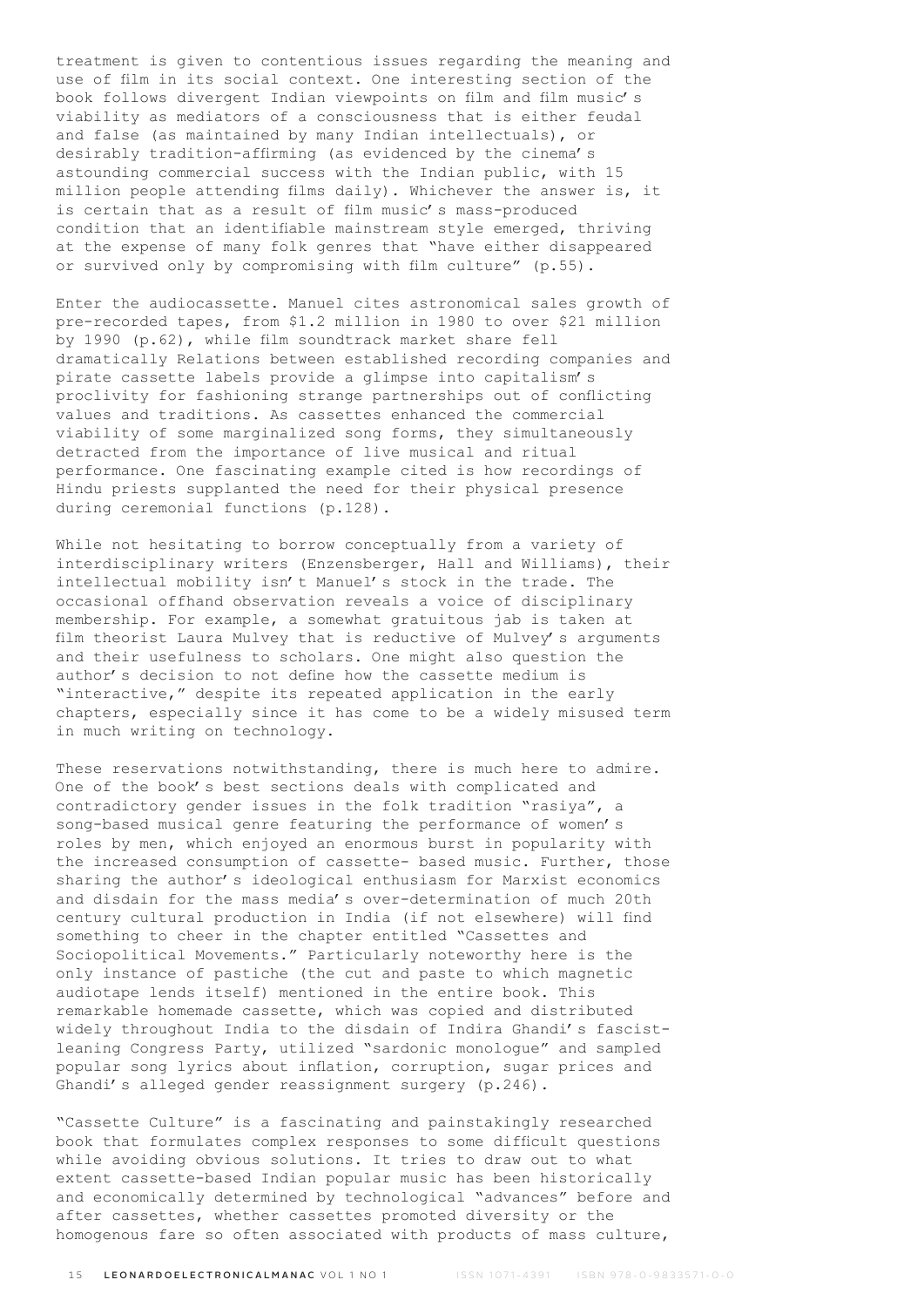and whether the availability of productive means to broader class constituencies led to a more progressive model of music production and distribution. As evidenced by the last several chapters, vital folk music and oppositional foment evolved in Indian culture partly due to the democratizing properties of a technology easily lent to personalization. Perhaps its strongest feature, nevertheless, is Manuel's methodical and detailed statement of authorial motivation for writing the book; for this reason "Cassette Culture" avoids many positivistic pretensions that trouble ethnographic scholarship, and on the basis of methodological candor alone it is recommendable to social scientists of all ideological persuasions. \*\*\*\*\*\*\*\*\*\*\*\*\*\*\*\*\*\*\*\*\*\*\*\*\*\*\*\*\*\*\*\*\*\*\*\*\*\*\*\*\*\*\*\*\*\*\*\*\*\*\*\*\*\*\*\*\*\*\*\*\*

< Exhibit Review: Hershman and Savage > Reviewed by Sonya Rapoport Email: rapop@garnet.berkeley.edu

Lynn Hershman Gallery Paule Anglim 14 Geary Street, San Francisco, CA 7 June - 1 July 1995

Adam Savage Blasthaus 270 Second Street, San Francisco, CA Through June 15

There are two big guns in town: Lynn Hershman's "America's Finest" at the quintessential well-appointed San Francisco gallery Paule Anglim; and Adam Savage's "The Convincer" at Blasthaus, a new space that reflects the owners' multi-media design business in its unusual layout and in presenting exclusively high-tech art.

At Paule Anglim's, contrasting the pristine installation that encases Lynn Hershman's centrally positioned MIG rifle, the message on its white walls reads "captive", "captured", and "caption". The latter implies this is what becomes of us after we are dead and gone. A mirrored box (hiding the computer) rests beneath and provokes further reflection. Neatly embedded into the back wall is a video camera which shoots an image of us as we pull the trigger of the gun. This weapon looks like the real thing, lock, stock and a barrel that was reconstructed to play videos of battle scenes, bombs, soldiers, urban violence, and victims of shootings. Some of the victims were mine when I, the aggressor, soon to be victim, disappear, pull the trigger and appear shooting in the macabre scenes. I could swivel the gun to point to the "captive" and "captured" on the walls. These words then become background captions for the translucent video images. All this imaginatively conceived by Lynn Hershman and programmed by Paul Tompkins! I was moved emotionally, however, by an unguentary voice on a sound track repeating words and word phrases such as "don't shoot", "squeeze the trigger", and "look at what you're doing". I looked and felt I had the experience of being in a shooting gallery of ideas.

While walking through Blasthaus space I spied another gun, stunning, black and gleaming rifle, locked into a high swivel stand of circular upright rods extending from a loop base. The barrel, constructed of metallic tubes tied with a metallic belt, supported a search light. At the end of the weapon's five feet were boomerang-shaped triggers connected to a lever frame of vertical rods. I couldn't resist caressing the sensually shiny carapace. Is this real? or surreal? The label read "The M-1900 9 Barrel, liquid cooled, grenade launching, 75mm recoilless, fully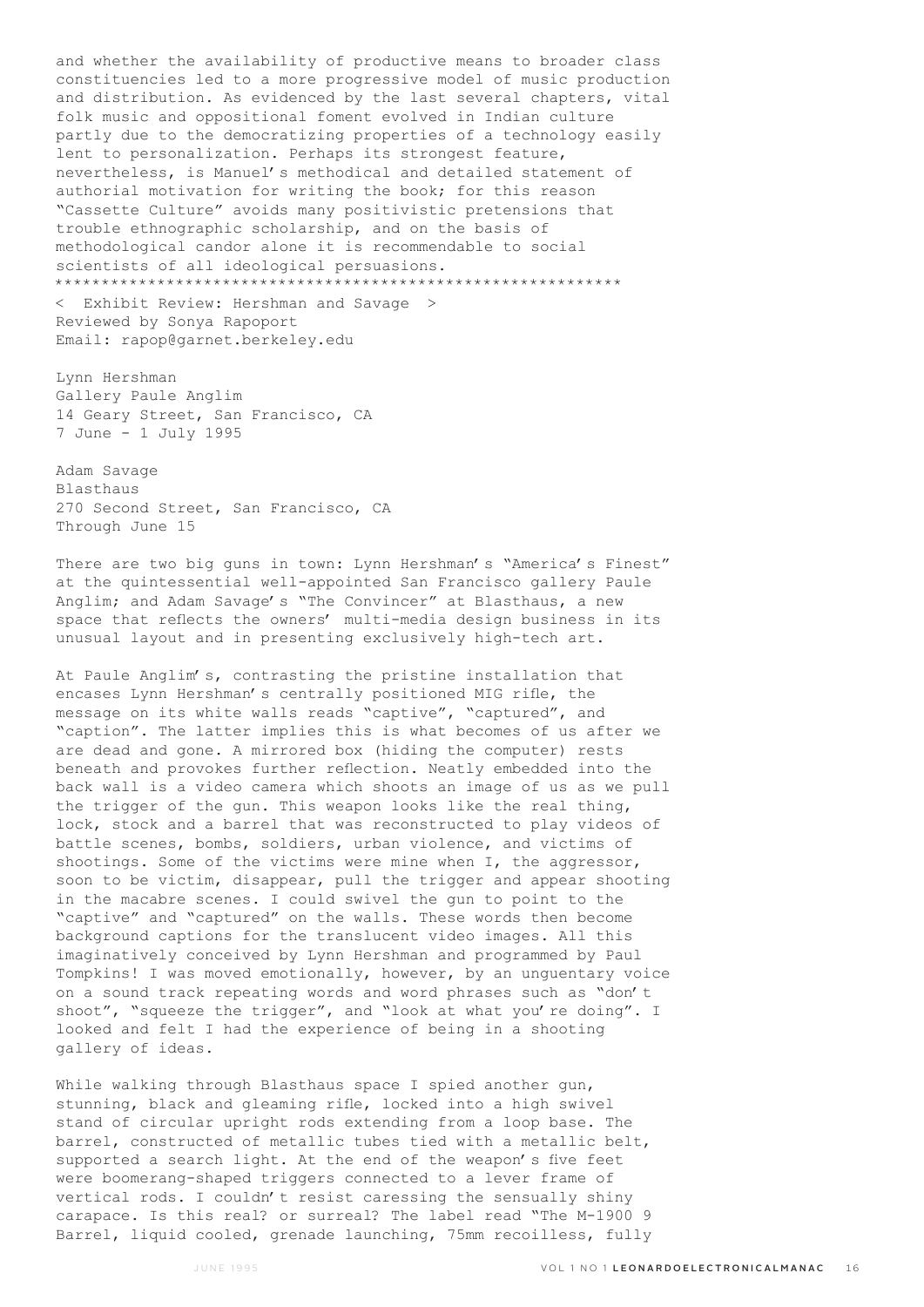automatic gatling spinner with a floating breech. Fires Pyrac caseless ammo. Holds 200 rounds, belt compatible. Includes: 'Crowd Controller' Napalm/gloop/Me2 Flame-thrower; system integrated. Fully silenced underbellied Uzi 9mm 65 round sub-machine gun. SAS-Issued, 200-yard EM pulse-wave generator. Five full spectral scope arrangement; Infra, UV, gamma, X-ray, and smart laser tele-finder scope, plus an on-board, TRAK sys, vital organ identification system, maximum target selectivity." Need I say more about this plastic reconstructed found-object relic?

Other noteworthy Tech-Art in San Francisco: Bruce Cannon at Paule Anglim Rebecca Horn's "The Hydra-Forrest performing Oscar Wilde" at the San Francisco Museum of Modern Art \*\*\*\*\*\*\*\*\*\*\*\*\*\*\*\*\*\*\*\*\*\*\*\*\*\*\*\*\*\*\*\*\*\*\*\*\*\*\*\*\*\*\*\*\*\*\*\*\*\*\*\*\*\*\*\*\*\*\*\*\* < Exhibit Review: Holograms at MIT Museum > Reviewed by Roger Malina Email: rmalina@cea.berkeley.edu

#### MIT Museum

Exhibits: Holography; From Louis Sullivan to SOM- Boston Grads go to Chicago; Math in 3D; Sailing ships to satellites- the transatlantic connection, Bill Parker plasma sculptures. 265 Massachusetts Ave, Cambridge, Mass 02139, USA also: http://web.mit.edu/afs/athena/org/m/museum/www/museum.html

The main attraction at the MIT Museum is the display of holograms from the collection of the NY Museum of Holography. The MIT Museum acquired the bulk of the collection after the NY Museum closed. There are excellent holograms, well displayed, by many of the pioneers and others. These include holograms by artists such as Nic Phillips, Paula Dawson, Harriet Casdin Silver, Melissa Crenshaw, Margaret Benyon, Rudi Berkhout, Andy Pepper, John Kauffman, Sam Moree, Setsuko Ishii and others. It is many years since I have seen many of these holograms - and to my surprise and pleasure many of these holograms stand up very well. They speak quietly and eloquently - contemplative, poetic compared to all the hubbub of the current work in 3D media whether in virtual reality technologies or on the Web. If anything these holograms are too well displayed- almost clinically. I would have liked some inkling of the impassioned and chaotic, energetic and missionary context of the work of these artists. Holographic artists participated in invention of new techniques, of new displays, they struggled and struggle still to gain access to media that they feel will make real their visions. I wish there was more mess in this show!! A word of thanks however to the Museum for rescuing these holograms and for conserving them. Also on display are several plasma sculptures by Bill Parker.

The other displays left no impression on me - I am now so used to viewing virtual museums on the Web, and using hyperlinks to maneuver from foreground to background, that I found the geometric sculptures of Mortimer Bradley, Jr. and the historical photographs and architectural drawings rather frustrating in the other exhibits. The physical objects on display were not compelling enough in themselves - and I wanted to be able to "click" to move to background planes of additional information or other perspectives. I am beginning to think that the majority of physical artifacts that are shown in museums are better shown in virtual museums, on line. Real museums should be reserved for outstanding physical artifacts ( The Brancusi show currently at the Pompidou Museum in Paris comes to mind) - and ideally one should be able to touch them!! \*\*\*\*\*\*\*\*\*\*\*\*\*\*\*\*\*\*\*\*\*\*\*\*\*\*\*\*\*\*\*\*\*\*\*\*\*\*\*\*\*\*\*\*\*\*\*\*\*\*\*\*\*\*\*\*\*\*\*\*\*

< Exhibition Review: Science and the Artist's Book >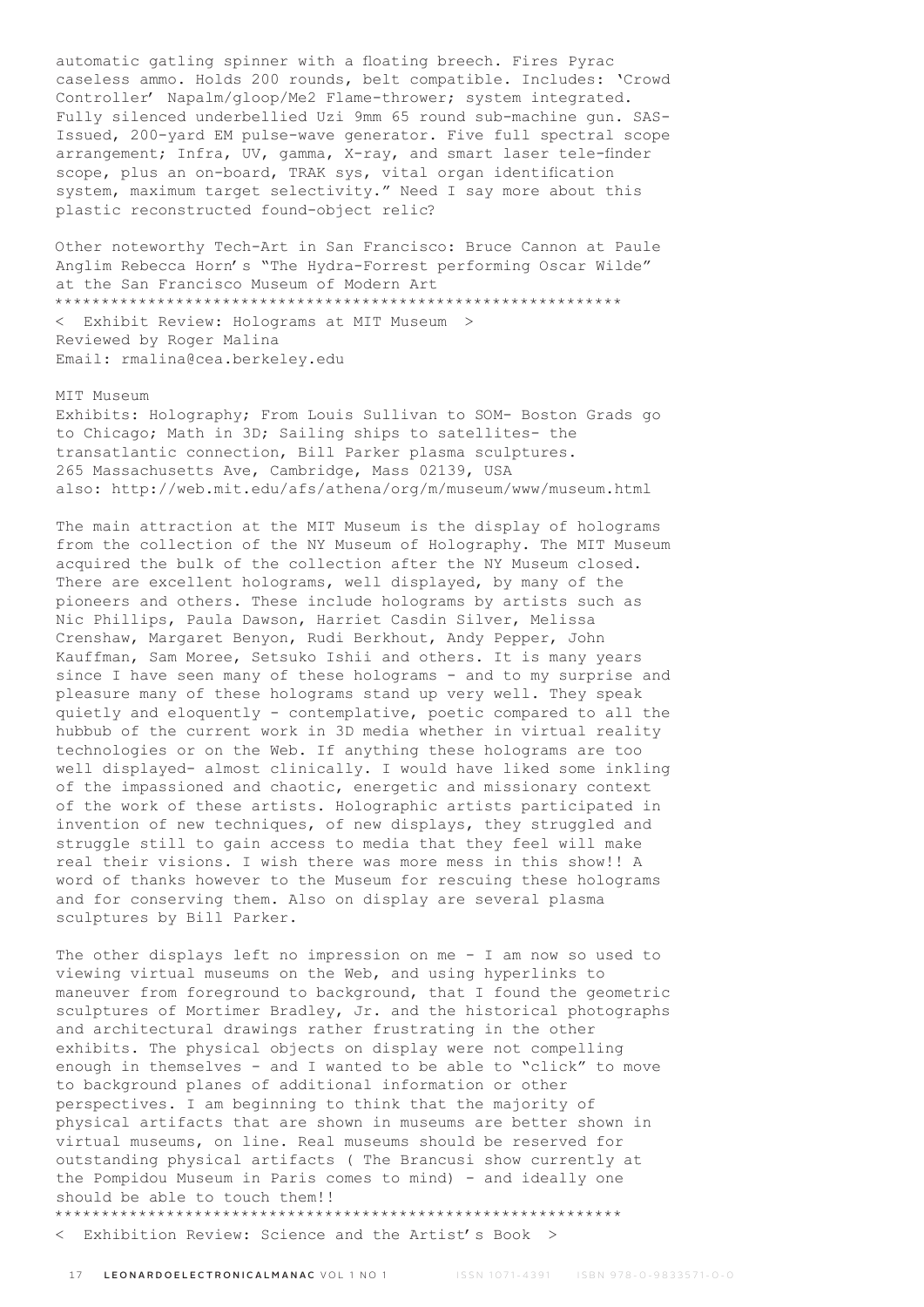Reviewed by Will Marchant Email: marchant@netcom.com

Smithsonian Institution Libraries Exhibition Galleries and Washington Project for the Arts May -Nov, 1995

There are fourteen "Artist's Books" currently on display at the Smithsonian. Some of the works in the exhibit might not be described as "books" per se, but more as sculpture. Although three dimensional effects are used in many of the items, they do not seem to invoke a strong impulse for touch. Most books, by their very nature, call out for thorough visual inspections, but mostly from a single vantage point outside of the page. Many of these works conjure the image of a sorcerer's apprentice freeing the pages from books to wander the display cabinets. Others are more conventionally "book-like" but with startling color or geometric juxtapositions.

In 1974 Dr. Bern Dibner donated his collection of approximately 8,000 books and 1,600 groups of manuscripts to the Smithsonian to establish the Dibner Library for research in the history of science and technology. In the Book "Heralds of Science" Dr. Dibner featured 200 books that had had a major impact on science and technology. A group of artists were invited to select from the Heralds texts an inspiration for a work for the new Smithsonian/Washington Project for the Arts exhibit "Science and the Artist's Book". Part one of the exhibit is at the Smithsonian and Part two at the Washington Project for the Arts.

This exhibit is a "must see" for those fascinated by books. Part one is housed in a tiny cul-de-sac in the bottom of the National Museum of American History. Sadly, during one half hour of an otherwise busy Saturday afternoon at the Smithsonian, no other people stopped to examine this wonderful display.

Part one of the exhibit runs from May 26 to November 3, 1995 at the National Museum of American History. Part two consists of an additional 13 works and is on display at the Washington Project for the Arts from May 26 to September 2, 1995.

For further information: A brochure is available at the exhibit. The Smithsonian Institution Libraries Exhibition Gallery can be reached at (202) 347-4813. Mr. William F. Powers reviewed the exhibit on page H1 of the June 3rd, 1996 Washington Post. The exhibit is displayed and discussed in the Smithsonian magazine (June 1995, page 108). \*\*\*\*\*\*\*\*\*\*\*\*\*\*\*\*\*\*\*\*\*\*\*\*\*\*\*\*\*\*\*\*\*\*\*\*\*\*\*\*\*\*\*\*\*\*\*\*\*\*\*\*\*\*\*\*\*\*\*\*\*

< Reviewer's Bio: Michele Emmer > Email: emmermve@unive.it

Michele Emmer was born in Milan, Italy, September 15, 1945. He is currently professor of Mathematics at the University Ca' Foscari in Venice, Italy. He received his degree in mathematics at the University of Rome in 1970. He then worked at the University of Ferrara, L'Aquila, Rome, Sassari, Viterbo, Venice. He has held visiting positions at the universities of Paris, Sud Orsay, Princeton, Barcelona and Campinas among others. Primary fields of activity as mathematician include: minimal surfaces calculus of variations, computer and education, symmetry and groups and history of mathematics.

Professor Emmer is a filmmaker and has received several awards in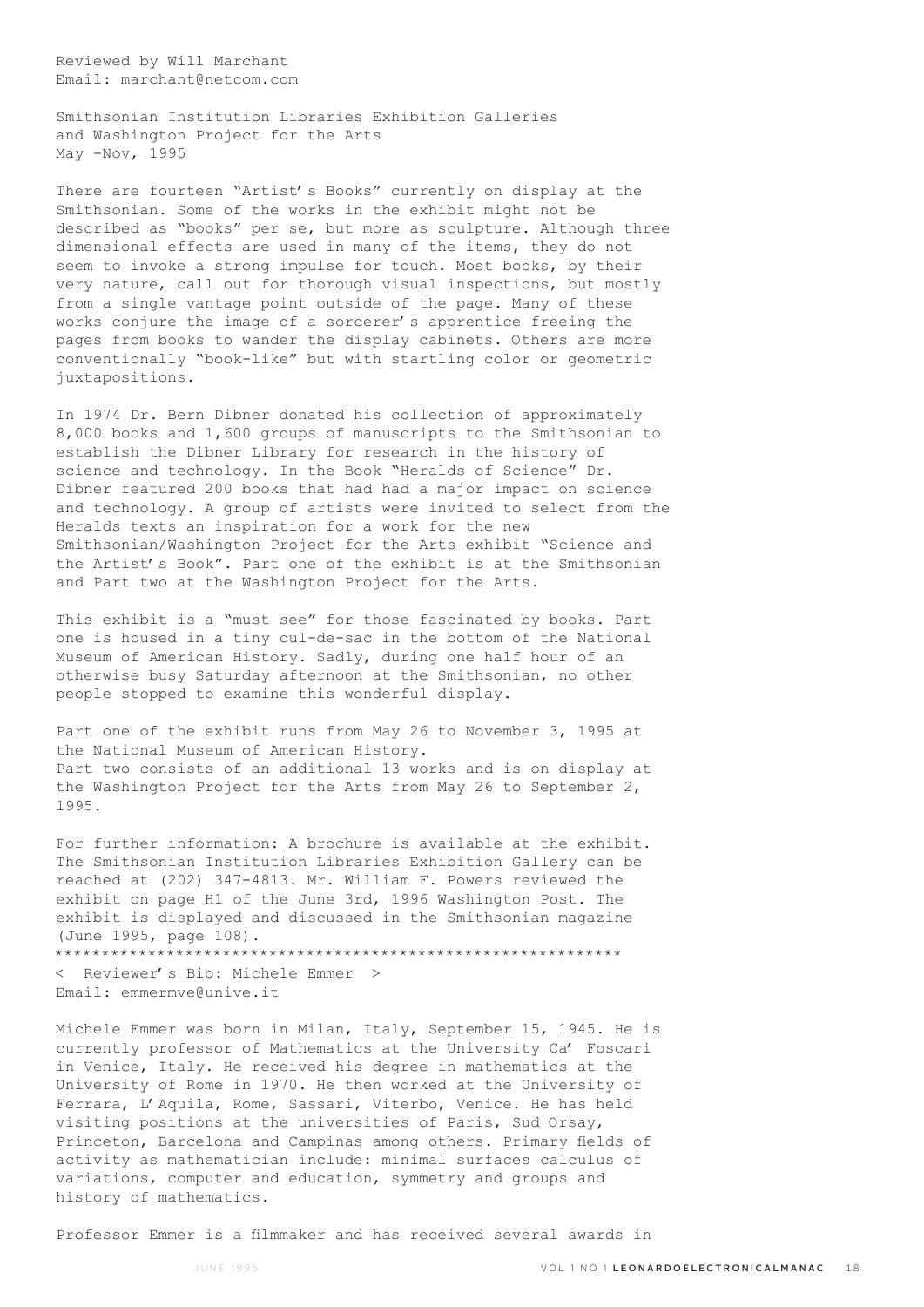scientific film festivals. He also has been awarded honorary membership in film festivals and is current president of the Italian Association for Scientific Media, having realized 20 movies in the series "Art and Mathematics".

He has organized several exhibitions and conferences on art and mathematics, such as one on M.C. Escher, and edited accompanying books and papers on the same topics including "M.C. Escher: Art and Science", published by North-Holland and "The Visual Mind" from the MIT Press.

He is a member of the editorial board of Leonardo. \*\*\*\*\*\*\*\*\*\*\*\*\*\*\*\*\*\*\*\*\*\*\*\*\*\*\*\*\*\*\*\*\*\*\*\*\*\*\*\*\*\*\*\*\*\*\*\*\*\*\*\*\*\*\*\*\*\*\*\*\* < Classified Advertisements >

ARTIST SEEKS VISUALLY CHALLENGED COLLABORATORS FOR ON-LINE ART PROJECT Contact: goldring@mit.edu. Ongoing project initiated by visually challenged artist has led to exciting new ideas for on line art.

............................................................. Your announcement could appear here, contact davinci@uclink.berkeley.edu for more information. \*\*\*\*\*\*\*\*\*\*\*\*\*\*\*\*\*\*\*\*\*\*\*\*\*\*\*\*\*\*\*\*\*\*\*\*\*\*\*\*\*\*\*\*\*\*\*\*\*\*\*\*\*\*\*\*\*\*\*\*\* < End Leonardo Digital Reviews June 1995 >

=============================================================

 | | | ANNOUNCEMENTS | |\_\_\_\_\_\_\_\_\_\_\_\_\_\_\_\_\_|

< EDUGRAPHICS '95 and COMPUGRAPHICS '95 - Last Call >

 $\mathcal{L}_\text{max}$  and  $\mathcal{L}_\text{max}$  and  $\mathcal{L}_\text{max}$  and  $\mathcal{L}_\text{max}$ 

Harold P. SANTO Instituto Superior Tecnico Technical University of Lisbon Av. Rovisco Pais, 1 1096 Lisboa Codex PORTUGAL Tel/Fax: +351-1-848-2425 Tel (direct line): +351-1-841-8351 (also fax on request) Email: chpsanto@beta.ist.utl.pt, hal.santo@acm.org URL: http://yoyo.zcu.cz/~skala/int\_confer.html

Supporting Organizer: Vaclav SKALA Computer Science Department University of West Bohemia Americka 42, Box 314 306 14 Plzen Czech Republic Tel: +42-19-2171-212 Fax: +42-19-2171-213 Email: skala@kirke.zcu.cz URL: http://yoyo.zcu.cz/~skala

This is a final request for participation in the Second International Conference on Graphics Education (EDUGRAPHICS '95) and the Fourth International Conference on Computational Graphics and Visualization Techniques (COMPUGRAPHICS '95), being held in Portugal on 11-15 December, 1995. The extended deadline is June 30, 1995, but there may be some flexibility on this date if first contact is made immediately.

This event is being launched in Cooperation with the following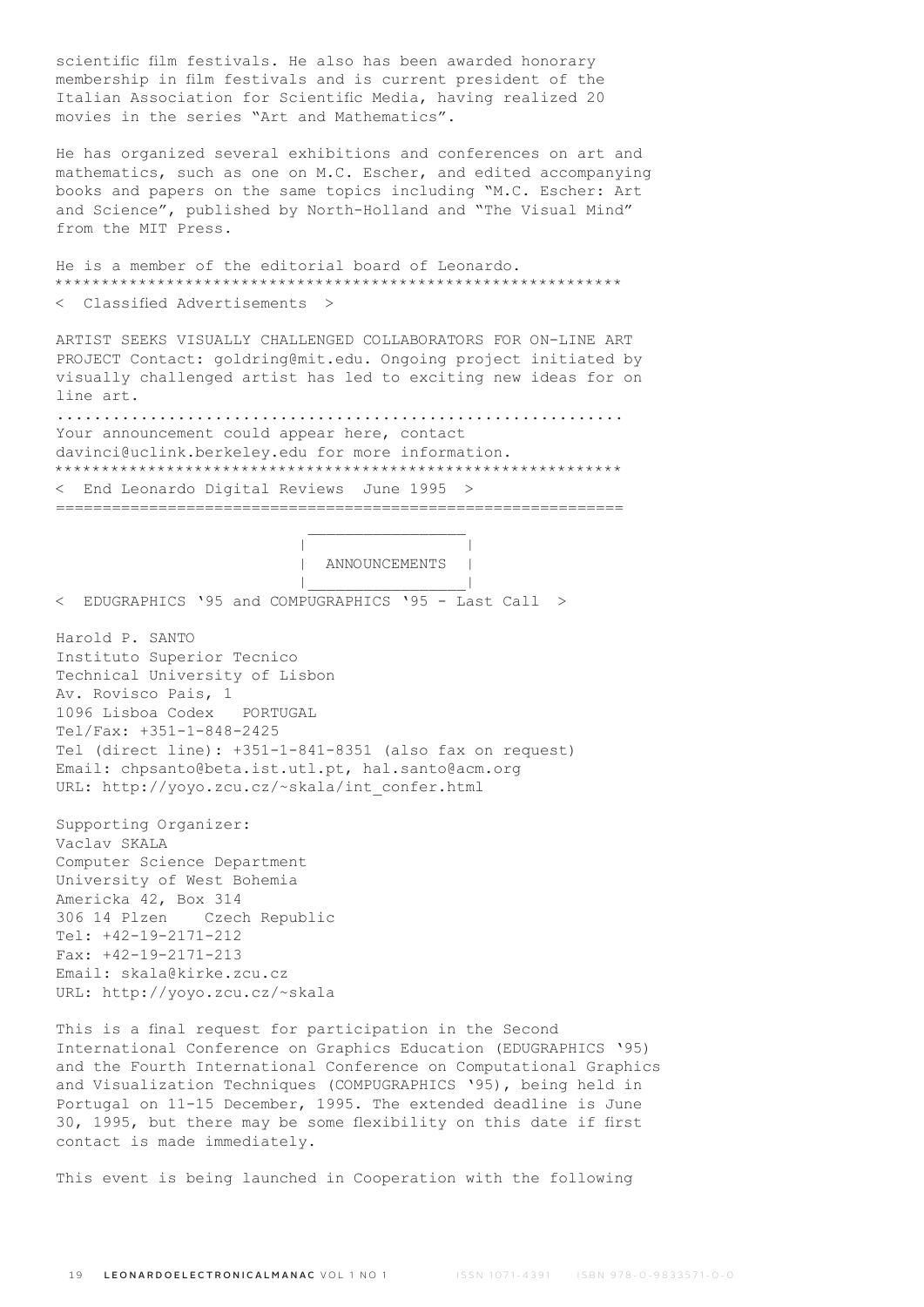organizations: "ISGG - International Society for Geometry and Graphics" "CGS - Computer Graphics Society" "ACM - Association for Computing Machinery" (pending)

The conferences will be held concurrently and aim at gathering together outstanding educators, professionals and researchers in Graphic Science, and will comprise invited lectures, panels, videos and papers reviewing, presenting a state of the art, discussing future directions or reporting new results on the respective fields. It will be open to contributors from all ranks and from over the world. The conferences will not be merely 'computer graphics' meetings but truly all-encompassing events on all aspects and sub-areas of Graphics/Graphic Science. Contributions will be properly refereed by the corresponding Program Committees. A selection of compatible papers will be made to appear in "Finite Elements in Analysis and Design", "Computer Aided Design" and the "Journal of Visualization and Computer Animation". Other journals will be considered for other topics. The proceedings will constitute a formal, registered publication, internationally distributed. A small exhibition of publications and graphics vendors is also planned.

During "EDUGRAPHICS '95" the "Steve M. Slaby Award for Outstanding Contributions to Graphics Education" will be inaugurated.

Topics include: Technical Drawing, Engineering Graphics, Descriptive Geometry, Theoretical Graphics and Classical Geometry, Computational Geometry, Geometric Modeling, CAGD, Computer and Computational Graphics, Image Synthesis and Processing, Art, CADD, CAI, CAD/CAE, CAAD, GIS, Industrial and Engineering Design, Finite Element and other Numerical Methods, Artificial Intelligence and Expert Systems, Scientific Visualization, Standards, Systems/Software, Human-Computer Interface, Physically-based Modeling, Animation, Natural Scene Simulation and Fractals.

The following are abstracts of some of the invited lectures:

A. Robin Forrest: Experiments with Sound and Touch in Scientific Visualisation" Complex data can be hard to visualise using conventional computer graphics : the visual system can be overloaded, and some data prove difficult to display graphically. The talk will discuss how sound and touch can be used as additional channels for the visualisation of scientific data and will highlight experiments at the University of East Anglia using non-immersive sound and vibro-

Walter Rodriguez: "Virtual Time-Machines" The Virtual Time Machine is an emerging 4-D decision-making technique for simulating environmentally-conscious design, construction, and manufacturing processes. This presentation consists of the FR definition, and will include video demonstrations of its predecessors: ICV and IV++.

Daniel Thalmann: "Realtime behaviors of virtual creatures" In this lecture, we will explain how to specify simple and complex behaviors of virtual creatures from insects to humans. We will emphasize the use of synthetic sensors to simulate perception and task-level animation to perform the actions. Examples of group behavior and vision-based actions will be presented.

Joan Truckenbrod : "Subverting Interactivity" Artists considering strategies for interactive artworks frequently

tactile sensing.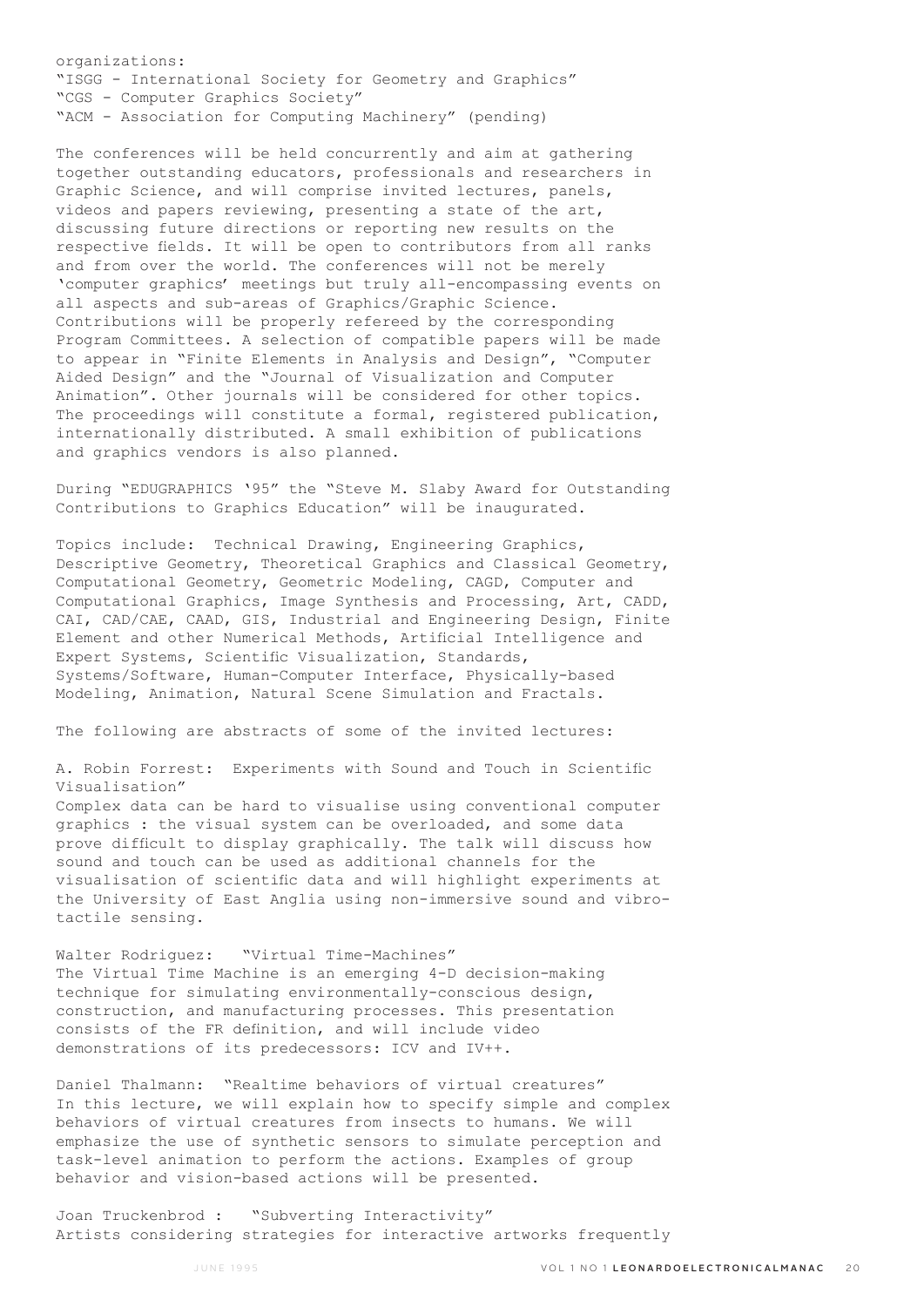adopt behaviors of the computer rather than considering experiential artforms in relation to issues of self-perception and self-making. I am interested in the construction of artworks that tap into the histories, experiences and belief systems of the viewer turned participant, and have the potential for performative self-making.

Tutorials are also taking place in the following topic areas: "Geometric Foundations of Computational Graphics" "Introduction to the Foundations of Vision, Color and Perceptionbased Visualization" "Introduction to Photorealistic Image Synthesis and Virtual Reality" "Introduction to Fractals and their Applications"

 | | | JOBS/OPPORTUNITIES | |\_\_\_\_\_\_\_\_\_\_\_\_\_\_\_\_\_\_\_\_\_\_|

< Two Research Studentships at Centre for Advanced Inquiry in the Interactive Arts (CAIIA) >

=============================================================

 $\mathcal{L}_\text{max}$  and  $\mathcal{L}_\text{max}$  and  $\mathcal{L}_\text{max}$  and  $\mathcal{L}_\text{max}$ 

Roy Ascott Director of CAIIA Tel/Fax: +44 1633 432174 Email: 100143.100@compuserve.com

For application forms: Emily Hewitson Fax: +44 1633 432002

Two Research Studentships for University of Wales MPhil/PhD, are available at the Centre for Advanced Inquiry in the Interactive Arts (CAIIA), Newport School of Art and Design:

1) Internet, web site design (VRML etc), distributed multimedia 2) interactive product design, interfaces, smart products

Grants are UK pounds 5,500 per annum plus dependants allowances. Applicants to hold good honours degree or equivalent.

Deadline for applications: 10 July 95 \*\*\*\*\*\*\*\*\*\*\*\*\*\*\*\*\*\*\*\*\*\*\*\*\*\*\*\*\*\*\*\*\*\*\*\*\*\*\*\*\*\*\*\*\*\*\*\*\*\*\*\*\*\*\*\*\*\*\*\*\* < f.Stop Photography Gallery and Darkrooms seeks new Director >

Roy Ascott Email: 100143.100@compuserve.com

"f.Stop Photography Gallery and Darkrooms" in Bath England is becoming "Media Station". It's looking for a new Director to lead its transition into the digital future. The salary is around UK pounds 16500+ per annum. It's a great opportunity for someone with a track record to build an important cybercentre a truly international city.

Deadline: 14 July 1995 \*\*\*\*\*\*\*\*\*\*\*\*\*\*\*\*\*\*\*\*\*\*\*\*\*\*\*\*\*\*\*\*\*\*\*\*\*\*\*\*\*\*\*\*\*\*\*\*\*\*\*\*\*\*\*\*\*\*\*\*\* < Berklee College of Music seeks Chair for Music Synthesis Department >

John P. Lamar Computer Systems Coordinator Music Synthesis Department Berklee College of Music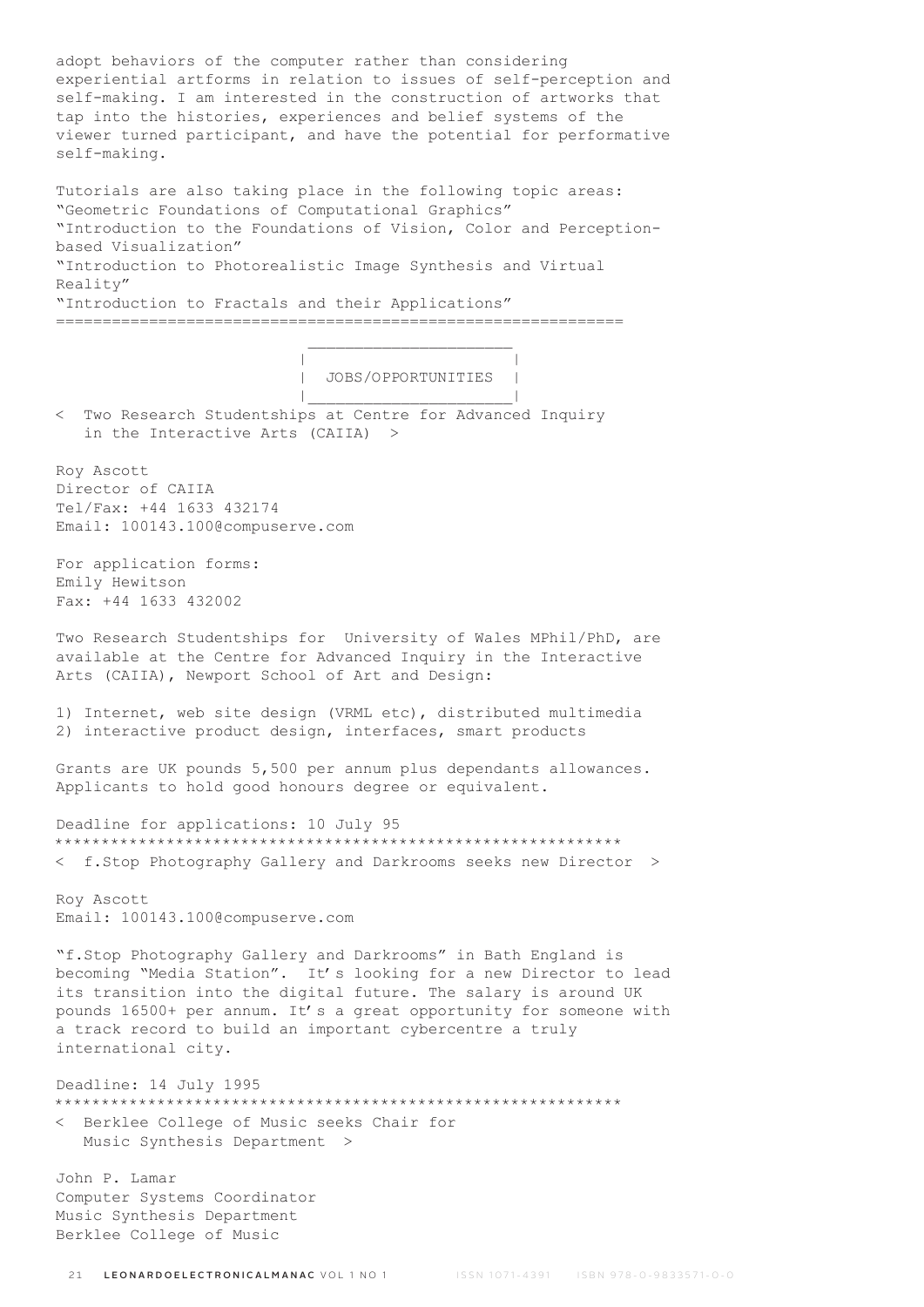Tel: 617-266-1400 ext. 484 Email: jlamar@it.berklee.edu

Send all materials to: Music Synthesis Chair Search Committee Office of the Technology Division Chair Box #288 Berklee College of Music 1140 Boylston St. Boston, MA 02215

Berklee College of Music is accepting applications for Chair of the Music Synthesis Department. The Chair's primary responsibility is management of the department, faculty, and facilities, as well as setting the direction for this dynamic, trend-setting department. You will establish and assess department goals annually, formulate department policy, oversee the development of curriculum, as well as the hiring, assignment, development of faculty and staff. The chair will manage the budget and maintain the department's relations with the industry. Other responsibilities may include teaching and student advising. This is a permanent, year-round administrative position.

The Music Synthesis Department at Berklee has 150 student majors, 8 faculty, and 10 staff. The Chair oversees three music synthesis laboratories, with full MIDI and hard-disk recording support, a lecture/performance hall, and MIDI-equipped ensemble rooms. Our goal is to equip our students with all the tools necessary to succeed in a variety of careers, including multimedia, performance, production, and sound design. Our alumni can be found in every facet of the popular and contemporary music business, worldwide. Berklee is the world's largest college of music, with an enrollment of more than 2,600 students, nearly 40 percent of them international.

We're looking for someone who has a Master's degree and/or equivalent professional experience, with a background in teaching and college or music industry administration. A thorough knowledge of current practices and technological advances in Music Synthesis is required. Starting date is January 1, 1996. Please send us all of the following: your resume; a disc or tape of recent productions or performances; two letters of recommendation; and other appropriate documentation; along with your letter of application, by October 1, 1995.

Berklee College of Music is an Equal Opportunity Employer. \*\*\*\*\*\*\*\*\*\*\*\*\*\*\*\*\*\*\*\*\*\*\*\*\*\*\*\*\*\*\*\*\*\*\*\*\*\*\*\*\*\*\*\*\*\*\*\*\*\*\*\*\*\*\*\*\*\*\*\*\* < Chair in Music: LaTrobe University >

David Hirst, Chairperson Department of Music La Trobe University Bundoora, Vic 3083 Australia Telephone: +61-3-9479 2879 Fax: +61-3-9479 3651 Email: musdjgh@lure.latrobe.edu.au

Application details may be obtained from the Secretary of the Selection Committee: Telephone +61-3-9479 2026 Fax +61-3-9471 0369

Applications are invited for the Chair in Music within the School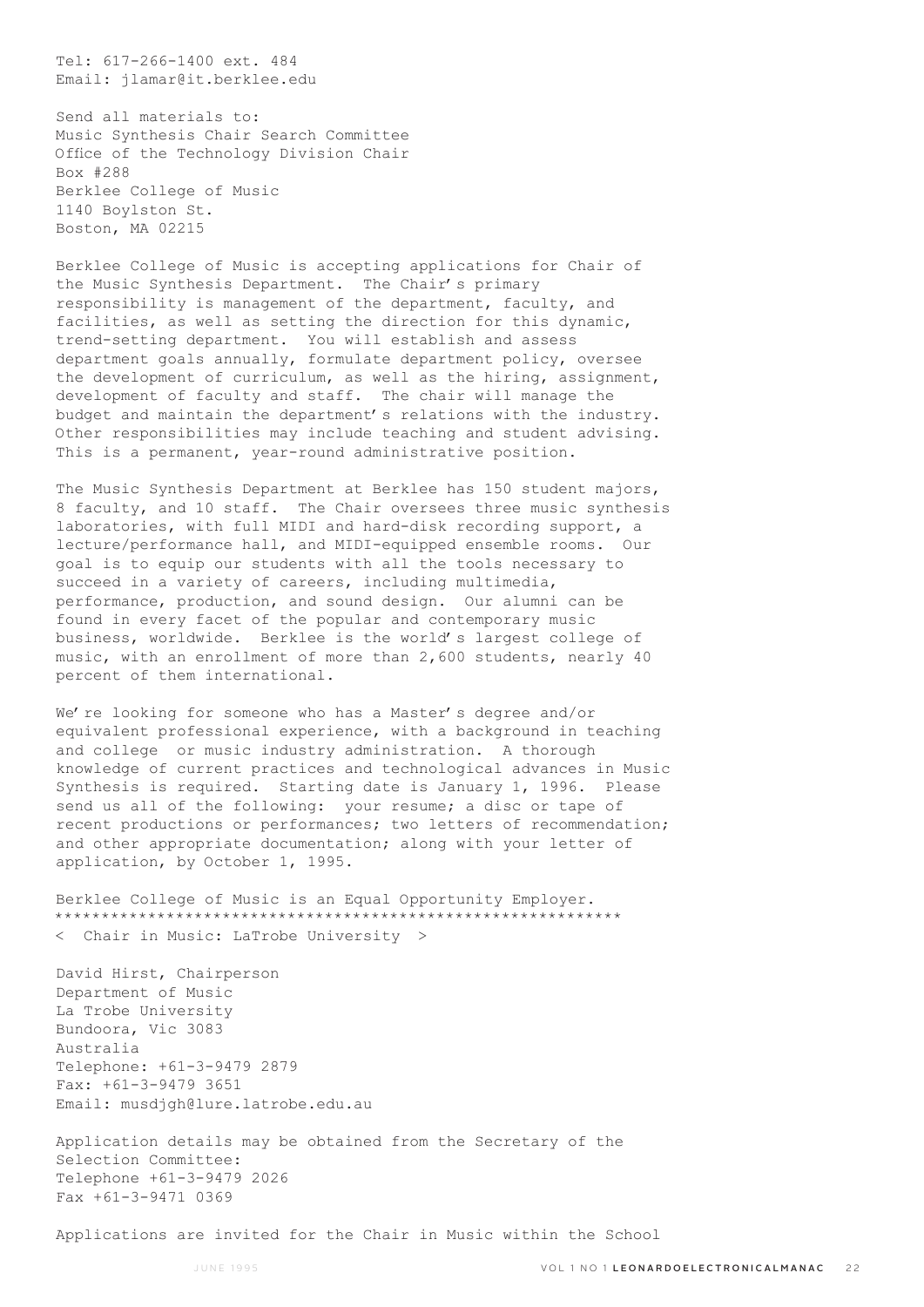of Arts and Media in the Faculty of Humanities. The Department of Music offers, within the context of a solid foundation in the Western musical traditions, study and research in composition, computer music, performance, historical musicology, tonal and atonal theory, audio recording, and the physics of music. A full undergraduate and postgraduate program is offered in the Bachelor of Arts, Master of Arts by research, PhD and a Graduate Diploma in Contemporary Music Technology. A Bachelor of Music will be introduced in 1996.

The University seeks a musician distinguished in one or more of the following areas: composition, music technology, performance, musicology, or music theory. The successful candidate will be expected to teach, provide academic leadership to the Department of Music, act as advocate for the discipline within the University and the wider community and, when practicable, serve as Head of the School of Arts and Media.

The University reserves the right not to make an appointment or to make an appointment by invitation.

Salary: AU\$80,176 per annum.

Applications close 15 September 1995.

WWW Page: http://farben.latrobe.edu.au/Music\_Docs/MusDeptHomePge.html

La Trobe University supports Affirmative Action recruitment strategies and the principles of Equal Opportunity in all appointments and provides a smoke-free work environment. =============================================================

 $\mathcal{L}_\text{max}$ ^^^^^^^^^^^^^^^^^^^^^^^^^^^^^^^^^^^^^^^^^^^^^^^^^^^^^^^^^^^^^



 $\mathcal{L}_\text{max}$ 

Leonardo/ISAST gratefully acknowledges Interval Research Corporation for support of Leonardo Electronic Almanac.

 $\mathcal{L}_\text{max}$ 

 $\mathcal{L}_\text{max}$  | | | LEA | | FORMAT | | CONVENTIONS | | | |\_\_\_\_\_\_\_\_\_\_\_\_\_\_\_\_\_|

The following describes the format or markup conventions used in creating Leonardo Electronic Almanac. The function of these conventions is to facilitate perusal through the text, and to make it easier to create conversion programs to various text readers.

=====: Section Heading Delineation - 62-character sequence \*\*\*\*\*: Item Delineation within Section - 62-character sequence -----: Separator for subsections within items. < : Begin Item Title - search for the character "<" followed by two spaces

 >: End Item Title - search for two spaces followed by ">" or |: This sequence takes you to the next SECTION TITLE. Item titles and author/contributor names appear exactly the same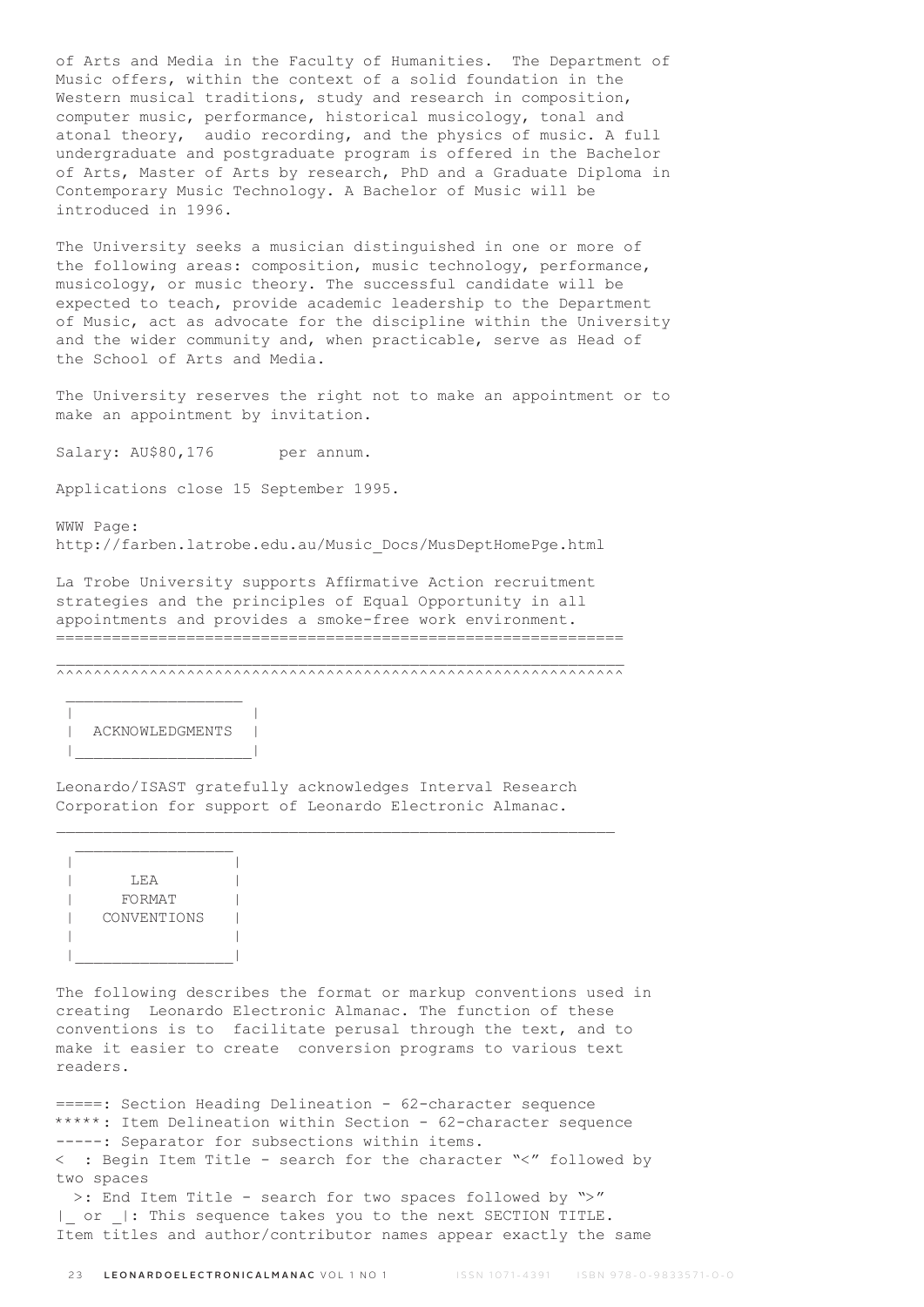in the Table of Contents and at the location of the actual item. Section names appear in all capital letters, and appear with all letters in sequence with no spaces (PROFILES, REVIEWS, etc.).

| T.F.A          |  |
|----------------|--|
| WORLD WIDE WEB |  |
| AND            |  |
| FTP            |  |
| ACCESS         |  |
|                |  |

The LEA archives, including the Leonardo Electronic Gallery, has been moved over to the World Wide Web site, which is now accessible using the following URL:

http://www-mitpress.mit.edu/LEA/home.html

The following are the specifics about ftp access for Leonardo Electronic Almanac:

 ftp mitpress.mit.edu login: anonymous password: your email address cd pub/Leonardo/Leonardo-Elec-Almanac

Currently only back issues, submission guidelines and a limited number of current files are available via ftp.

 | | | LEA | | PUBLISHING & | | SUBSCRIPTION | | INFORMATION | |\_\_\_\_\_\_\_\_\_\_\_\_\_\_\_\_|

 $\mathcal{L}_\text{max}$ 

Editorial Address: Leonardo Electronic Almanac 718 6th Street SE Minneapolis, MN 55414-1318 Tel: (612) 362-9390 Fax: (612) 362-0097 Email: harri067@maroon.tc.umn.edu

 Copyright (1995) Leonardo, the International Society for the Arts, Sciences and Technology

 $\mathcal{L}_\text{max}$ 

All Rights Reserved.

Leonardo Electronic Almanac is published by:

 The MIT Press Journals 55 Hayward Street Cambridge, MA 02142 USA

Reposting of this journal is prohibited without permission of Leonardo/ISAST, except for the posting of news and events listings which have been independently received. Leonardo/ISAST and the MIT Press give institutions permission to offer access to LEA within the organization through such resources as restricted local gopher and mosaic services. Open access to other individuals and organizations is not permitted.